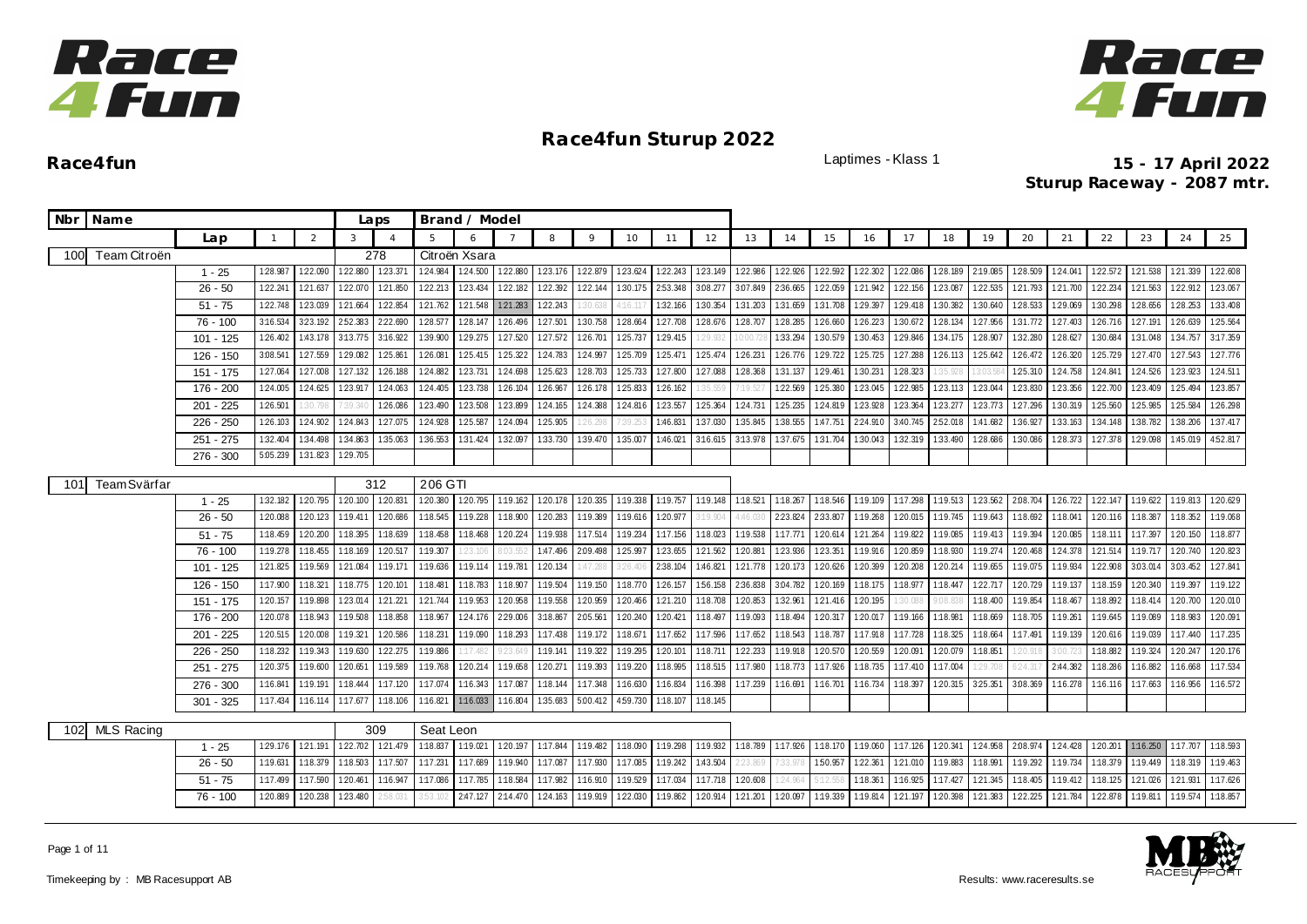



**Race4fun** Laptimes - Klass 1 **15 - 17 April 2022 Sturup Raceway - 2087 mtr.**

| Nbr Name                       |             |          |          |          | Laps     |                   | Brand / Model       |                 |                              |          |          |          |          |          |          |                   |          |                   |                   |          |          |          |          |                   |                   |          |
|--------------------------------|-------------|----------|----------|----------|----------|-------------------|---------------------|-----------------|------------------------------|----------|----------|----------|----------|----------|----------|-------------------|----------|-------------------|-------------------|----------|----------|----------|----------|-------------------|-------------------|----------|
|                                | Lap         |          | 2        | 3        |          | 5                 | 6                   |                 | 8                            | 9        | 10       | 11       | 12       | 13       | 14       | 15                | 16       | 17                | 18                | 19       | 20       | 21       | 22       | 23                | 24                | 25       |
|                                | $101 - 125$ | 1:20.838 | 1:21.003 | 1:20.114 | 1:19.383 | 1:19.234          | 121.555             | 1:23.381        | 3:14.945                     | 3:15.975 | 1:39.058 | 1:20.505 | 1:19.692 | 121.377  | 1:19.445 |                   | :12.73   | 1:21.661          | 3:18.529          | 3:02.714 | 1:26.634 | 1:18.749 | 1:18.110 | 1:18.501          | 1:19.787          | 1:18.897 |
|                                | $126 - 150$ | 1:18.748 | 1:20.268 | 1:19.100 | 1:18.840 | 1:19.389          | 1:20.144            | 1:40.266        | 6:20.59                      | 122.010  | 122.090  | 120.617  | 121.031  | 120.436  | 1:20.992 | 1:18.483          | 1:16.956 | 1:18.526          | 1:19.216          | 1:19.737 | 1:18.158 | 1:18.152 | 1:18.226 | 1:20.140          | 1:18.735          | 1:17.337 |
|                                | 151 - 175   | 1:19.763 | 1:18.248 | 1:18.174 | 1:18.355 | 1:18.214          | 1:18.917            | 1:18.244        | 1:20.029                     | 1:19.601 | 1:19.301 | 1:19.101 | 1:19.107 | 1:18.293 | 1:19.081 | 1:17.751          | 1:18.673 | 1:18.537          | 1:19.464          | 1:17.701 | 1:18.133 | 1:18.868 | 1:17.932 | 1:18.613          | 1:18.239          | 1:19.742 |
|                                | 176 - 200   | 1:19.537 | 1:20.285 | 22.223   | 7:29.6   | 3:20.052          | 2:04.303            | 1:19.541        | 1:18.132                     | 1:18.019 | 1:18.790 | 1:19.272 | 1:18.97  | 1:20.700 | 1:19.557 | 1:18.329          | 1:17.341 | 1:17.664          | 1:18.862          | 1:18.888 | 1:20.948 | 1:19.835 | 1:20.151 |                   | 1:19.365 1:17.272 | 1:21.378 |
|                                | $201 - 225$ | 1:17.064 | 1:18.726 | 1:17.170 |          | 1:16.781 1:17.652 | 1:18.166            | 1:18.472        | 1:18.440                     | 1:17.615 | 1:17.631 | 1:18.388 | 1:18.97  | 1:18.977 | 1:17.273 | 1:17.590          | 1:18.417 | 1:17.762          | 1:18.945          | 1:20.844 | 1:22.045 | 1:17.073 | 1:17.350 | 1:17.434          | 1:19.115          | 1:18.213 |
|                                | $226 - 250$ | 121.679  | 1:19.359 | 1:18.203 | 1:17.050 | 1:17.855          | 1:17.187            | 1:17.223        | 1:18.040                     | 1:17.241 | 31.52    | 31.364   | 121.816  | 121.040  | 1:19.782 | 120.728           | 1:19.232 | 1:19.016          | 1:19.728          | 120.502  | 1:20.260 | 1:19.504 | 1:19.467 | 1:20.569          | 1:18.879          | 1:19.434 |
|                                | $251 - 275$ | 1:19.455 | 120.628  | 1:19.929 | 1:19.874 | 1:19.224          | 1:20.061            | 121.326         | 121.515                      | 1:19.610 | 1:18.311 | 1:19.346 | 1:19.306 | 1:19.365 | 1:18.401 | 120.141           | 1:19.608 | 1:19.004          | 1:20.057          | 120.121  | 1:35.369 | 2:24.386 | 3:40.850 | 2:50.477          | 1:17.866          | 1:18.366 |
|                                | 276 - 300   | 1:18.800 | 1:17.480 | 1:18.867 | 121.336  | 1:20.671          | 1:18.780            | 1:18.614        | 1:17.654                     | 1:18.479 | 1:17.308 | 1:18.793 | 1:20.379 | 24.866   | $-29.33$ | 1:19.934          | 1:23.590 | 3:13.295          | 3.09.138          | 121.370  | 121.269  | 1:19.658 | 1:19.792 | 1:19.910          | 1:19.581          | 1:19.061 |
|                                | $301 - 325$ | 1:18.572 | 1:17.948 | 1:19.079 | 1:18.073 | 1:28.705          | 5:27.251            | 5.06.517        | 1:21.776 1:18.424            |          |          |          |          |          |          |                   |          |                   |                   |          |          |          |          |                   |                   |          |
| Team Pärup racing<br>105       |             |          |          |          | 315      |                   | Peugeot 206 gti 2,0 |                 |                              |          |          |          |          |          |          |                   |          |                   |                   |          |          |          |          |                   |                   |          |
|                                | $1 - 25$    | 125.901  | 121.366  | 128.275  | 121.657  | 120.236           | 1:18.084 1:19.601   |                 | 1:19.461                     | 1:17.707 | 1:18.056 | 1:19.168 | 1:19.541 | 1:19.666 | 1:18.548 | 1:17.994          | 1:18.232 |                   | 1:17.189 1:20.141 | 125.991  | 2.08.968 | 123.540  | 1:20.380 | 1:17.177 1:17.211 |                   | 1:18.063 |
|                                | $26 - 50$   | 1:19.704 | 1:18.439 | 1:18.340 | 1:18.494 | 1:17.181          | 1:17.296            | 1:19.441        | 1:17.062                     | 1:18.219 | 1:17.681 | 1:19.012 | 2:01.47  | 28.352   | 3:15.883 | 2:35.350          | 1:17.784 | 121.064           | 1:19.694          | 1:17.317 | 1:18.128 | 1:17.597 | 1:17.914 | 1:18.644          | 1:17.369          | 1:18.402 |
|                                | $51 - 75$   | 1:17.318 | 1:18.080 | 1:17.612 | 1:17.971 | 1:18.093          | 1:18.901            | 1:19.827        | 1:17.64                      | 4:34.41  | 1:19.215 | 1:19.566 | 1:18.965 | 1:17.918 | 1:19.030 | 1:20.351          | 1:19.211 | 1:17.850          | 1:18.575          | 1:17.744 | 1:17.990 | 1:19.266 | 1:18.254 | 1:18.720          | 1:18.083          | 1:19.478 |
|                                | $76 - 100$  | 1:20.136 | 1:18.215 | 1:18.960 | 1:26.869 | 2:49.279          | 323.005             | 2:50.079        | 222.344 1:19.711             |          | 1:18.846 | 1:18.547 | 1:17.377 | 1:19.047 | 1:17.650 | 1:17.733 1:18.821 |          |                   | 1:18.032 1:18.263 | 1:18.022 | 1:18.361 | 1:17.651 | 1:18.058 | 1:17.945          | 1:18.408          | 1:18.469 |
|                                | $101 - 125$ | 1:18.085 | 1:19.363 | 1:20.544 | 1:17.234 | 1:17.719          | 1:17.749            | 1:17.626        | 1:18.839 1:27.924            |          | 3:01.660 | 5:47.934 | 1:20.078 | 1:19.668 | 1:19.465 | 120.956           |          | 1:19.348 1:19.086 | 1:20.520          | 1:20.143 | 1:19.184 | 129.837  | 2:44.692 | 257.762 1:30.771  |                   | 120.979  |
|                                | 126 - 150   | 1:18.463 | 1:19.530 | 1:18.168 | 1:18.364 | 1:19.569          | 121.629             | 1:19.305        | 1:19.057                     | 1:22.233 | 121.137  | 1:47.053 | 2:45.245 | 2:55.429 | 121.000  | 1:21.883          | 121.330  | 121.954           | 1:20.458          | 121.125  | 1:19.621 | 1:18.722 | 1:19.218 | 1:20.440          | 1:19.182          | 1:19.272 |
|                                | 151 - 175   | 120.002  | 1:19.737 | 1:20.462 | 1:19.749 | 1:18.823          | 1:19.630            | 1:20.055        | 1:18.863                     | 1:18.660 | 1:18.833 | 1:19.192 | 120.862  | 1:19.702 | 1:18.709 | 1:35.552          | 7:24.953 | 1:17.690          | 1:18.530          | 1:18.116 | 1:18.433 | 1:18.012 | 1:18.585 | 1:19.234          | 1:18.863          | 1:18.266 |
|                                | 176 - 200   | 1:18.764 | 1:18.159 | 1:18.153 | 1:19.156 | 1:18.111          | 1:19.398            | 1:41.862        | 1:55.662                     | 3:20.184 | 2:03.748 | 1:19.260 | 1:18.665 | 1:17.713 | 1:18.158 | 1:18.271          | 1:18.802 | 1:19.269          | 1:18.928          | 1:17.955 | 1:18.292 | 1:19.189 | 1:18.392 | 1:19.341          | 121.082           | 1:19.959 |
|                                | 201 - 225   | 1:19.975 | 1:17.932 | 1:18.285 | 1:18.641 | 1:17.752          | 1:18.597            | 1:17.449        | 1:17.882                     | 1:17.751 | 1:19.258 | 1:18.430 | 1:17.807 | 1:17.690 | 1:17.986 | 1:18.358          | 1:18.899 |                   | 1:17.511 1:17.543 | 1:18.505 | 1:18.675 | 1:17.490 | 1:18.997 | 1:20.452          | 1:18.422          | 1:17.059 |
|                                | $226 - 250$ | 1:17.444 | 22.40    |          | 1:17.306 | 1:17.943          | 1:17.915            | 1:17.153        | 1:17.943                     | 1:18.769 | 1:19.431 | 1:18.261 | 1:18.604 | 1:18.964 | 1:18.386 | 1:18.224          | 1:18.883 | 1:19.244          | 1:18.472          | 1:18.271 | 1:18.206 | 1:18.045 | 1:17.517 | 1:19.181          | 1:18.120          | 1:17.664 |
|                                | $251 - 275$ | 1:19.934 | 1:20.828 | 1:19.979 | 1:18.595 | 1:20.538          | 1:19.173            | 1:18.326        | 1:17.257                     | 1:18.424 | 1:18.627 | 1:18.142 | 1:17.701 | 1:19.159 | 1:18.463 | 1:18.707          | 1:19.533 | 1:18.863          | 1:18.677          | 1:18.294 | 1:18.175 | 1:19.726 | 1:18.475 | 124.496           | 1:34.616          | 2:16.448 |
|                                | $276 - 300$ | 11.57    | 1:17.109 | 1:18.282 | 1:17.385 | 1:17.234          | 1:18.298            | 1:18.033        | 1:18.816                     | 1:18.648 | 1:18.737 | 1:17.345 | 1:18.548 | 1:18.425 | 1:18.142 | 1:17.897          | 1:18.396 | 1:18.849          | 1:19.466          | 1:18.965 | 1:18.663 | 1:32.895 | 3:20.742 | 3:19.082          | 1:19.757          | 1:18.673 |
|                                | $301 - 325$ | 1:18.434 | 1:17.907 | 1:19.093 |          | 1:17.421 1:17.863 | 1:17.820            |                 | 1:18.416  1:18.468  1:17.443 |          | 1:17.468 | 1:33.129 | 5.00.628 | 458.848  |          | 1:19.064 1:17.433 |          |                   |                   |          |          |          |          |                   |                   |          |
| <b>Team Rattfladder</b><br>106 |             |          |          |          | 288      |                   | Nissan Primera      |                 |                              |          |          |          |          |          |          |                   |          |                   |                   |          |          |          |          |                   |                   |          |
|                                | $1 - 25$    | 1:32.344 | 127.343  | 125.179  | 125.432  | 122.780           |                     | 122.721 122.488 | 121.848 123.537              |          | 1:25.027 | 123.788  | 1:23.637 | 124.253  | 122.991  | 123.146           | 124.276  |                   | 122.910 125.472   | 2.08.442 | 126.670  | 123.015  | 122.684  |                   | 121.341 121.324   | 121.682  |
|                                | $26 - 50$   | 1:22.164 | 1:21.028 | 1:22.790 | 1:21.323 | 1:21.456          | 1:25.263            | 122.711         | 122.404                      | 1:22.287 | 1:30.020 | 2:54.226 | 3:07.710 | 3.08.388 | 2:35.817 | 1:21.448          | 1:20.785 | 1:22.060          | 1:22.995          | 122.207  | 1:21.324 | 1:21.089 | 1:22.180 | 123.224           |                   | 4:17.986 |
|                                | $51 - 75$   | 126.852  | 125.222  | 1:24.952 | 1:24.059 | 1:27.796          | 125.686             | 126.457         | 126.734 125.247              |          | 124.019  | 126.079  | 124.996  | 125.429  | 126.693  | 125.908           | 127.331  | 126.947           | 125.799           | 126.082  | 126.068  | 127.846  | 125.613  | 1:28.256          | 126.477           | 127.017  |
|                                | $76 - 100$  | 1:41.293 | 7:00.693 | 157.597  | 2:09.726 | 126.557           | 125.090             | 124.567         | 125.219                      | 125.030  | 125.890  | 125.322  | 124.845  | 127.007  | 125.240  | 127.116           | 126.278  | 124.927           | 1:27.128          | 125.821  | 124.511  | 125.022  | 125.455  | 125.569           | 24.417            | 8:33.477 |
|                                | $101 - 125$ | 3:11.055 | 1:40.427 | 127.417  | 1:27.084 | 125.431           | 124.967             | 125.834         | 126.236                      | 127.552  | 122.901  | 1:24.305 | 1:34.721 | 2:35.379 | 2:59.297 | 127.678           | 126.139  | 126.054           | 124.768           | 123.609  | 123.512  | 122.110  | 123.587  | 123.630           | 1:23.096          | 124.863  |
|                                | 126 - 150   | 1:34.502 | 3:09.103 | 3:05.587 | 126.352  | 1:25.089          | 123.856             | 1:24.017        | 125.460                      | 1:20.916 | 122.007  | 1:22.090 | 1:21.572 | 122.913  | 1:22.557 | 122.475           | 124.182  | 123.882           | :49.143           | 11:14.73 | 39.096   | 3:10.1   | 1:25.176 | 1:24.060          | 1:24.362          | 127.207  |
|                                | 151 - 175   | 1:26.299 | 126.695  | 1:27.244 | 1:26.736 | 1:26.342          | 123.382             | 1:27.464        | 1:22.984                     | 1:26.129 | 1:24.120 | 123.033  | 1:22.888 | 1:23.259 | 1:22.629 | 1:28.105          | 2:27.347 | 3:19.110          | 2:09.538          | 1:26.304 | 123.873  | 1:26.450 | 1:23.875 | 1:25.301          | 1:26.641          | 125.073  |
|                                | 176 - 200   | 126.953  | 124.034  | 1:24.869 | 1:25.701 | 126.227           | 1:26.570            | 128.345         | 1:30.233                     | 1:30.696 | 1:28.401 | 1:26.639 | 126.007  | 129.343  | 30.848   |                   |          | 123.825 122.428   | 121.843           | 121.476  | 122.257  | 123.321  | 121.864  | 121.441           | 1:22.051          | 122.769  |



Page 2 of 11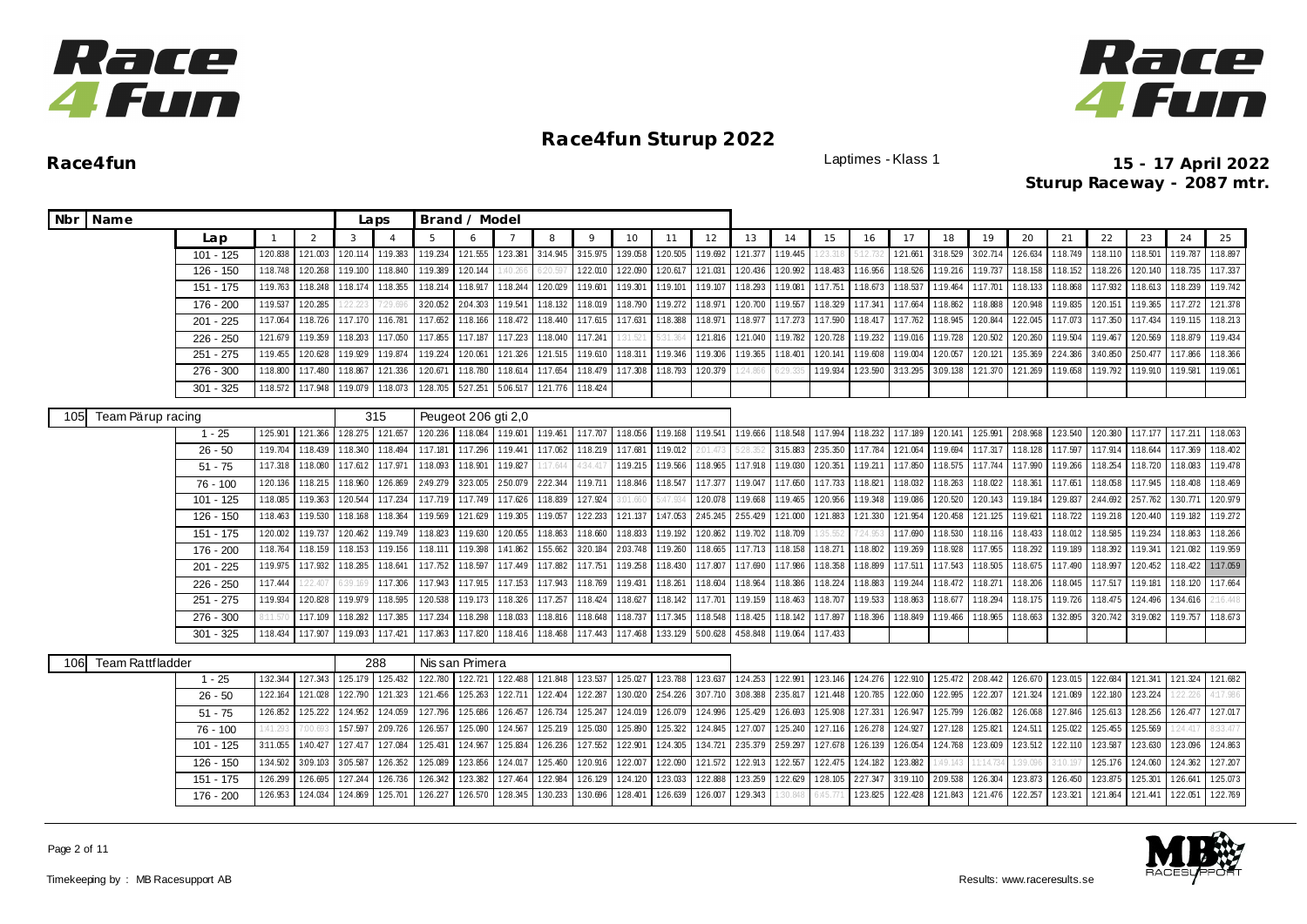



| Nbr Name |                  |             |          |          |          | Laps     |          | Brand / Model |                 |          |                 |                   |                 |          |          |          |          |          |                   |          |          |          |          |                   |          |                 |          |
|----------|------------------|-------------|----------|----------|----------|----------|----------|---------------|-----------------|----------|-----------------|-------------------|-----------------|----------|----------|----------|----------|----------|-------------------|----------|----------|----------|----------|-------------------|----------|-----------------|----------|
|          |                  | Lap         |          | 2        | 3        |          | 5        |               |                 | 8        | 9               | 10                | 11              | 12       | 13       | 14       | 15       | 16       | 17                | 18       | 19       | 20       | 21       | 22                | 23       | 24              | 25       |
|          |                  | $201 - 225$ | 1:23.511 | 125.437  | 121.678  | 121.120  | 123.453  | 126.068       | 120.733         | 125.823  | 121.727         | 122.681           | 1:22.674        | 122.281  | 122.897  | 1:22.791 | 121.447  | 1:22.850 | 122.425           | 1:22.365 | 121.755  | 1:22.011 | 1:21.527 | 1:22.572          | 121.602  | 123.357         | 123.536  |
|          |                  | $226 - 250$ | 1:23.355 | 1:25.795 | 1:27.220 | 125.749  | 1:25.328 | 126.676       | 1:25.952        | 25.88    | 7:39.669        | 1:25.303          | 1:24.858        | 121.352  | 1:21.255 | 1:20.427 | 121.167  | 1:21.325 | 1:22.530          | 1:20.803 | 1:20.627 | 1:21.352 | 126.640  | 1:34.104          | 2:07.080 | 3:43.892        | 2:47.452 |
|          |                  | $251 - 275$ | 1:22.104 | 121.687  | 1:21.031 | 1:20.119 | 1:20.276 | 1:21.852      | 123.007         | 1:23.186 | 1:23.526        | 1:20.812          | 1:20.909        | 1:21.580 | 120.796  | 1:23.490 | 123.214  | 1:22.150 | 122.762           | 1:24.097 | 126.176  | 1:24.953 | 1:27.302 | 3:13.340          | 3:10.621 | 1:25.982        | 1:26.080 |
|          |                  | 276 - 300   | 1:25.122 | 123.253  | 1:24.207 | 123.525  | 1:25.330 | 124.142       | 1:23.942        | 1:24.115 | 125.459         | 5:37.687 5:16.940 |                 | 125.654  | 127.436  |          |          |          |                   |          |          |          |          |                   |          |                 |          |
| 107      | Autocity.se      |             |          |          |          | 309      |          | Toyota Celica |                 |          |                 |                   |                 |          |          |          |          |          |                   |          |          |          |          |                   |          |                 |          |
|          |                  | $1 - 25$    | 1:32.366 | 1:24.161 | 1:20.893 | 120.747  | 123.295  |               | 122.522 121.625 | 121.261  | 1:20.921        | 120.415 120.965   |                 | 120.212  | 1:19.883 | 120.906  | 1:20.074 |          | 1:20.147 1:20.146 | 121.183  | 1:42.558 | 1:43.378 |          | 1:39.770 1:20.285 | 122.327  | 1:20.075        | 1:20.423 |
|          |                  | $26 - 50$   | 1:20.528 | 1:20.623 | 1:21.062 | 1:20.677 | 1:20.984 | 1:20.471      | 1:20.390        | 1:20.045 | 1:19.922        | 1:22.404          | 1:43.610        | 2:31.378 | 3:05.508 | 3:12.540 | 2:40.899 | 1:20.309 | 1:19.938          | 1:20.106 | 1:20.395 | 1:20.072 | 1:19.917 | 1:20.142          | 1:21.104 | 1:20.866        | 1:19.911 |
|          |                  | $51 - 75$   | 1:19.547 | 1:20.662 | 1:19.713 | 1:19.426 | 1:20.180 | 120.364       | 1:19.260        | 1:20.590 | 1:20.778        | 1:25.96           | 1:04.96         | 1:18.642 | 1:18.452 | 1:17.674 | 1:19.956 | 1:21.466 | 1:18.937          | 1:18.148 | 1:18.371 |          | 6:03.1   | 1:17.976          | 1:18.820 | 1:18.583        | 1:20.050 |
|          |                  | 76 - 100    | 3:16.091 | 322.779  | 251.858  | 222.029  | 1:19.057 | 1:19.348      | 1:17.604        | 1:18.695 | 1:17.331        | 1:17.630          | 1:17.537        | 1:20.302 | 1:18.523 | 1:19.303 | 1:18.696 | 1:18.382 | 1:18.736          | 1:18.766 | 120.242  | 1:18.459 | 1:18.023 | 1:18.466          | 1:18.248 | 1:19.581        | 1:18.605 |
|          |                  | 101 - 125   | 1:19.318 | 1:19.192 | 1:18.524 | 1:17.923 | 1:23.358 | 3:10.393      | 3:12.414        | 1:39.884 | 1:22.611        | 1:19.204          | 1:18.186        | 1:17.692 | 1:19.266 | 1:21.023 | 1:17.626 | 1:19.844 | 120.467           | 1:20.032 | 3:06.268 | 5:07.159 | 1:19.385 | 1:18.147          | 1:19.471 | 1:19.865        | 1:17.648 |
|          |                  | 126 - 150   | 1:19.003 | 1:19.303 | 1:18.389 | 1:18.934 | 1:21.062 | 1:19.176      | 1:48.695        | 2:41.516 | 3:00.292        | 120.386           | 1:18.242        | 1:18.057 | 1:17.683 | 1:20.635 | 1:19.021 | 1:20.268 | 1:19.843          | 1:20.900 | 1:19.222 | 1:20.000 | 1:18.352 | 1:19.917          | 1:19.463 | 1:19.964        | 1:19.063 |
|          |                  | 151 - 175   | 1:18.122 | 1:19.540 | 1:18.053 | 1:18.104 | 1:18.111 | 1:18.027      | 1:18.253        | 1:17.557 | 1:18.418        | 1:17.492          | 1:19.016        | 1:17.608 | 1:17.198 | 1:17.264 | 1:17.569 | 1:18.139 | 1:18.954          | 1:18.792 | 1:17.773 | 1:18.154 | 1:18.353 | 1:17.709          | 1:17.959 | 1:18.315        | 1:17.307 |
|          |                  | 176 - 200   | 1:18.339 | 1:18.005 | 1:18.873 | 1:19.390 | 1:20.580 | 1:19.455      | 1:01.90         | 1:20.919 | 1:20.431        | 1:22.730          | 1:21.830        | 121.827  | 1:20.616 | 1:22.957 | 1:20.658 | 1:20.225 | 1:19.048          | 1:20.230 | 1:20.264 | 1:19.446 | 1:19.862 | 121.979           | 1:19.998 | 1:20.095        | 1:19.828 |
|          |                  | $201 - 225$ | 1:20.130 | 1:19.536 | 1:21.078 | 1:19.123 | 1:19.579 | 1:20.204      | 1:20.033        | 1:19.115 | 1:19.749        | 1:20.153          | 1:21.102        | 1:18.812 | 1:18.708 | 1:18.317 | 1:18.757 | 1:19.246 | 1:18.458          | 1:20.874 | 1:20.836 | 123.248  | 1:18.651 | 1:19.237          | 1:18.114 | 1:18.497        | 1:19.851 |
|          |                  | 226 - 250   | 1:19.617 | 1:20.582 | 1:20.441 | 120.717  | 1:20.048 | 1:19.782      | 1:18.836        | 1:19.314 | 1:19.522        | 120.363           | 124.148         | 126.222  | 124.026  | 1:22.973 | 1:20.025 | 1:20.261 | 1:21.089          | 121.862  | 1:20.506 | 29.596   | 8:02.80  | 1:19.899          | 121.770  | 121.343         | 121.298  |
|          |                  | $251 - 275$ | 1:20.946 | 1:20.782 | 121.552  | 123.416  | 1:22.434 | 121.077       | 1:20.727        | 121.605  | 1:20.763        | 1:20.518          | 1:20.555        | 1:21.969 | 121.309  | 1:20.771 | 1:22.309 | 124.535  | 35.365            | 3:08.294 | 3:24.911 | 2:45.246 | 1:22.895 | 1:20.748          | 1:21.180 | 1:20.232        | 1:20.744 |
|          |                  | $276 - 300$ | 120.276  | 120.427  | 121.456  | 1:19.918 | 1:20.135 | 1:20.169      | 122.568         | 1:20.561 | 1:21.386        | 121.416           | 1:20.777        | 1:19.279 | 121.140  | 121.136  | 1:20.899 | 127.785  | 325.857           | 3.09.588 | 1:20.099 | 1:20.697 |          | 1:19.770 1:19.930 | 1:19.683 | 1:20.075        | 1:20.179 |
|          |                  | $301 - 325$ | 1:20.596 | 121.148  | 1:20.506 | 1:20.563 | 1:30.535 | 5:22.492      | 5.07.804        | 1:20.157 | 1:20.048        |                   |                 |          |          |          |          |          |                   |          |          |          |          |                   |          |                 |          |
| 109      | Valskalle Racing |             |          |          |          | 317      | 306 GTI  |               |                 |          |                 |                   |                 |          |          |          |          |          |                   |          |          |          |          |                   |          |                 |          |
|          |                  | $1 - 25$    | 1:32.338 | 129.734  | 129.133  | 125.332  | 1:25.039 | 122.963       | 124.324         |          | 124.217 123.924 |                   | 124.628 125.725 | 125.472  | 123.671  | 123.290  | 124.345  | 123.577  | 125.211           | 1:36.619 | 155.411  | 1:34.324 | 124.868  | 123.902           | 122.698  | 125.611         | 123.809  |
|          |                  | $26 - 50$   | 1:25.537 | 1:25.375 | 1:22.182 | 123.026  | 1:25.753 | 122.168       | 125.473         | 1:22.888 | 1:28.799        | 6:41.375          | 3:09.334        | 2:44.859 | 1:26.681 | 122.369  | 1:21.005 | 121.790  | 1:21.825          | 1:21.099 | 122.907  | 1:20.134 | 1:20.388 | 1:19.721          | 123.477  | 1:20.595        | 1:20.357 |
|          |                  | $51 - 75$   | 1:19.565 | 123.228  | 123.979  | 120.923  | 1:19.991 | 121.763       | 1:20.979        | 124.804  | 1:20.707        | 1:20.937          | 1:19.701        | 122.717  | 1:19.879 | 1:18.961 | 1:18.848 | 120.053  | 121.971           | 1:30.357 | 1:21.189 | 1:22.745 | 122.833  | 1:24.514          | 122.523  | 1:24.340        | :34.324  |
|          |                  | 76 - 100    | 6.02.33  | 2:49.033 | 2:21.084 | 1:21.059 | 1:20.720 | 1:20.782      | 1:19.904        | 1:19.129 | 1:18.921        | 1:20.141          | 1:20.801        | 1:22.500 | 1:19.374 | 1:20.128 | 1:21.381 | 1:22.426 | 123.503           | 1:21.556 | 1:20.766 | 1:19.195 | 1:20.90  | 1:19.792          | 120.338  | 121.291         | 1:21.009 |
|          |                  | $101 - 125$ | 1:20.099 | 1:20.087 | 1:28.927 | 3:08.825 | 3:49.769 | 1:35.629      | 121.617         | 121.023  | 122.014         | 122.051           | 121.146         | 122.410  | 121.405  | 1:22.520 | 120.874  | 1:31.891 | 2:40.157          | 3:35.33  | 127.719  | 120.857  | 121.348  | 121.659           | 121.219  | 1:20.134        | 122.542  |
|          |                  | 126 - 150   | 1:20.048 | 1:20.063 | 1:20.031 | 121.846  | 123.170  | 331.207       | 3:07.555        | 1:21.703 | 121.121         | 1:19.398          | 121.289         | 1:21.012 | 1:19.277 | 1:19.586 | 1:19.714 | 1:21.518 | 1:19.383          | 1:19.299 | 1:18.927 | 1:18.564 | 1:20.696 | 1:18.444          | 1:18.838 | 1:19.251        | 1:19.355 |
|          |                  | 151 - 175   | 1:19.980 | 1:19.470 | 1:19.474 | 1:19.291 | 1:19.401 | 1:18.402      | 1:18.757        | 1:20.294 | 1:19.450        | 1:19.657          | 1:18.997        | 1:18.099 | 1:18.974 | 1:19.894 | 1:19.463 | 1:19.608 | 120.246           | 1:18.297 | 1:20.075 | 1:20.754 | 1:19.382 | 121.312           | 1:19.434 | 1:18.367        | 1:19.799 |
|          |                  | 176 - 200   | 1:19.505 | 1:20.118 | 1:20.187 | 1:19.247 | 124.79   | 4:01.723      | 2:42.620        | 2:01.911 | 1:19.566        | 1:17.580          | 1:18.388        | 1:19.923 | 1:17.850 | 1:18.075 | 1:18.444 | 1:18.788 | 1:19.600          | 1:18.411 | 1:18.873 | 1:18.122 | 1:17.501 | 1:18.933          | 120.683  | 1:20.741        | 1:20.384 |
|          |                  | $201 - 225$ | 1:18.183 | 1:20.111 | 1:17.503 | 1:19.437 | 1:18.099 | 1:18.407      | 1:17.766        | 1:17.796 | 1:18.583        | 1:18.391          | 1:18.259        | 1:17.963 | 1:18.810 | 1:17.344 | 1:18.723 | 1:17.984 | 1:18.518          | 1:18.813 | 1:19.470 | 1:18.730 | 1:18.590 | 1:18.421          | 1:18.591 | 1:17.951        | 1:17.832 |
|          |                  | 226 - 250   | 1:18.480 | 1:20.179 | 1:18.963 | 1:19.189 | 1:19.054 | 1:18.235      | 1:17.560        | 1:17.869 | 1:17.804        | 1:17.681          | 1:17.591        | 1:18.988 | 1:17.020 | 1:18.937 | 1:19.290 | 1:18.559 | 1:18.336          | 1:18.503 | 1:18.457 | 21.566   | 4:16.41  | 1:18.009          | 1:17.879 | 1:17.248        | 1:16.500 |
|          |                  | $251 - 275$ | 1:16.825 | 1:16.942 | 1:16.186 | 1:17.340 | 1:18.720 | 1:16.807      | 1:16.545        | 1:19.009 | 1:16.454        | 1:16.158 1:17.227 |                 | 1:17.061 | 1:18.809 | 1:17.567 | 1:17.726 | 1:16.298 | 1:16.017          | 1:15.901 | 1:17.785 | 1:16.624 | 1:18.767 | 1:17.162          | 1:17.719 | 30.298          | 29.607   |
|          |                  | $276 - 300$ | 2:41.869 | 1:19.797 | 1:17.179 | 1:16.406 | 1:16.498 | 1:15.633      | 1:17.526        | 1:18.235 | 1:16.276        | 1:16.600          | 1:16.404        | 1:16.687 | 1:16.413 | 1:17.907 | 1:16.072 | 1:17.262 | 1:16.539          | 1:16.061 | 1:16.653 | 1:16.184 | 1:16.628 | 1:16.917          |          | 126.724 323.103 | 3:10.326 |
|          |                  |             |          |          |          |          |          |               |                 |          |                 |                   |                 |          |          |          |          |          |                   |          |          |          |          |                   |          |                 |          |

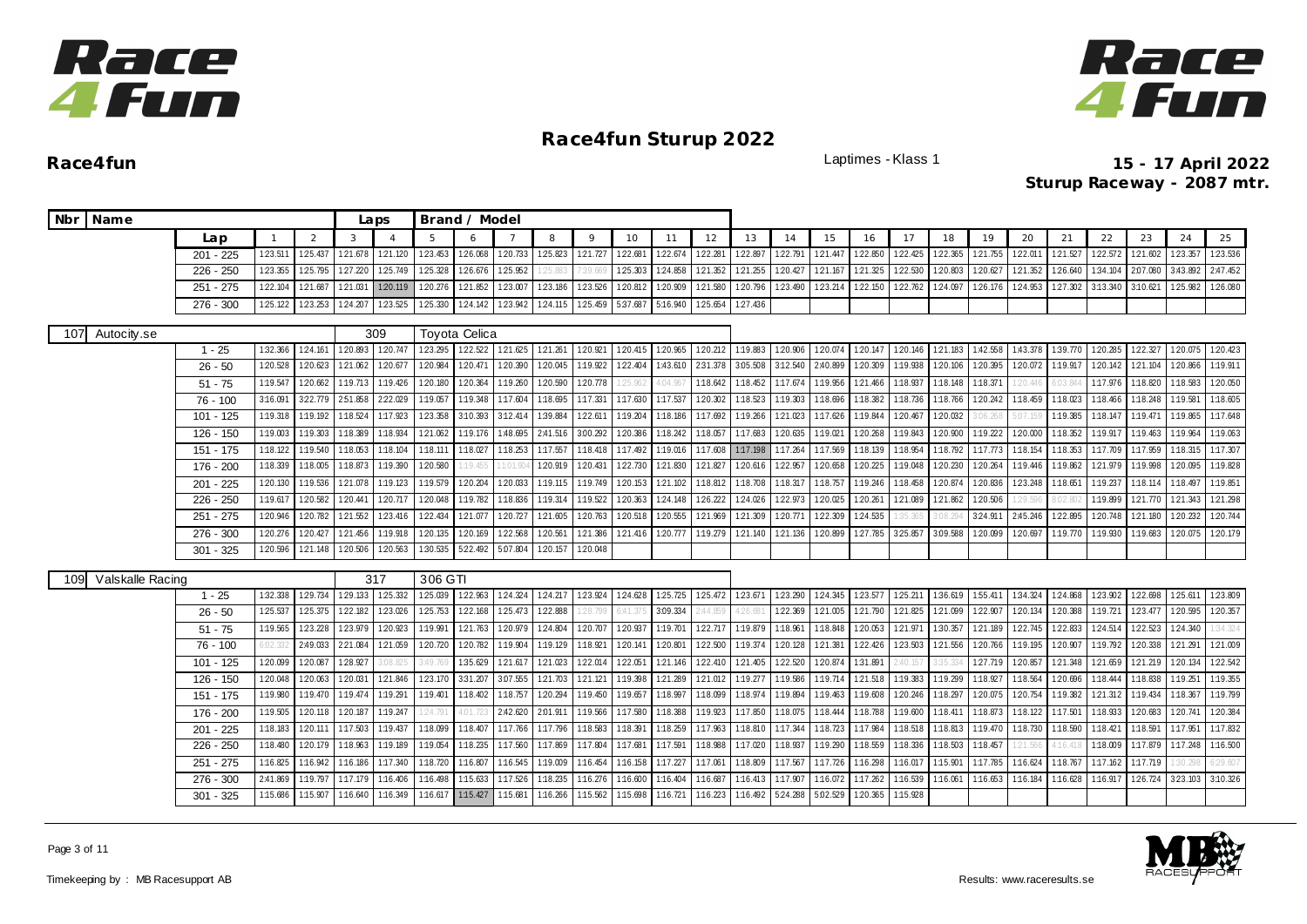



| 9<br>18<br>20<br>21<br>22<br>23<br>Lap<br>$\overline{2}$<br>3<br>5.<br>8<br>10<br>12<br>13<br>14<br>15<br>16<br>17<br>19<br>$\overline{4}$<br>11<br>6<br><b>Ford Focus</b><br>Bullet Racing<br>88<br>111<br>128.105<br>1:27.409<br>$1 - 25$<br>1:41.682<br>1:28.858<br>1:28.378<br>1:28.415<br>1:30.005<br>126.120<br>125.649<br>1:29.138<br>124.699 127.133<br>125.315 127.181<br>125.312<br>1:25.317<br>1:31.377<br>2:20.507<br>126.716<br>127.664<br>127.789 125.244<br>124.706<br>123.913<br>1:24.708<br>127.581<br>125.990<br>129.549<br>3:29.978<br>3.09.875<br>1:24.128<br>123.947<br>122.112<br>123.311<br>126.649<br>123.089<br>124.496<br>124.963<br>124.171<br>126.252<br>125.929<br>125.469<br>6:03.582<br>1:21.611<br>126.650<br>$26 - 50$<br>2:57.500<br>122.227<br>123.895<br>1:23.520<br>124.207<br>1:26.391<br>122.286<br>122.744<br>1:24.998<br>1:33.754<br>123.215<br>122.600<br>122.602<br>122.707<br>121.311 121.740<br>1:27.017<br>1:39.427<br>124.252<br>$51 - 75$<br>121.451<br>2:24.84<br>28.326<br>9:00.34<br>125.197<br>1:22.946<br>$76 - 100$<br>1:26.932<br>1:28.304<br>123.477<br>127.521<br>127.373<br>124.186<br>121.797<br>1:23.488<br>1:23.070<br>1:22.654<br>Toyota Team Emmaboda<br>307<br><b>Toyota Celica</b><br>113<br>120.615<br>120.438 120.581<br>1:20.407<br>1:20.599<br>122.062<br>121.303 120.184<br>1:20.658<br>1:19.870<br>1:19.991<br>1:20.818<br>1:37.164<br>154.971<br>1:33.170 1:24.202<br>1:20.625<br>1:26.780<br>123.466<br>121.155<br>1:19.947<br>1:19.860<br>121.026<br>1:20.204<br>$1 - 25$<br>1:20.989<br>121.352<br>120.234<br>1:19.960<br>1:18.896<br>1:20.672<br>120.141<br>1:43.697<br>2:40.429<br>3.07.532<br>3.08.826<br>2:34.220<br>121.230<br>121.225<br>120.633<br>1:19.796<br>1:20.457<br>120.214<br>1:20.769<br>1:22.591<br>1:19.698<br>121.147<br>1:19.807<br>121.338<br>$26 - 50$<br>120.681<br>121.010<br>121.937<br>1:20.995<br>123.636<br>$51 - 75$<br>1:21.101<br>1:20.129<br>1:19.723<br>1:20.022<br>1:20.219<br>1:21.140<br>1:19.305<br>1:19.282<br>1:18.333<br>1:19.215<br>1:18.955<br>1:20.377<br>1:20.575<br>1:19.002<br>1:27.07<br>4:17.54<br>5:16.03<br>22.655 |                      |
|-------------------------------------------------------------------------------------------------------------------------------------------------------------------------------------------------------------------------------------------------------------------------------------------------------------------------------------------------------------------------------------------------------------------------------------------------------------------------------------------------------------------------------------------------------------------------------------------------------------------------------------------------------------------------------------------------------------------------------------------------------------------------------------------------------------------------------------------------------------------------------------------------------------------------------------------------------------------------------------------------------------------------------------------------------------------------------------------------------------------------------------------------------------------------------------------------------------------------------------------------------------------------------------------------------------------------------------------------------------------------------------------------------------------------------------------------------------------------------------------------------------------------------------------------------------------------------------------------------------------------------------------------------------------------------------------------------------------------------------------------------------------------------------------------------------------------------------------------------------------------------------------------------------------------------------------------------------------------------------------------------------------------------------------------------------------------------------------------------------------------------------------------|----------------------|
|                                                                                                                                                                                                                                                                                                                                                                                                                                                                                                                                                                                                                                                                                                                                                                                                                                                                                                                                                                                                                                                                                                                                                                                                                                                                                                                                                                                                                                                                                                                                                                                                                                                                                                                                                                                                                                                                                                                                                                                                                                                                                                                                                 | 25<br>24             |
|                                                                                                                                                                                                                                                                                                                                                                                                                                                                                                                                                                                                                                                                                                                                                                                                                                                                                                                                                                                                                                                                                                                                                                                                                                                                                                                                                                                                                                                                                                                                                                                                                                                                                                                                                                                                                                                                                                                                                                                                                                                                                                                                                 |                      |
|                                                                                                                                                                                                                                                                                                                                                                                                                                                                                                                                                                                                                                                                                                                                                                                                                                                                                                                                                                                                                                                                                                                                                                                                                                                                                                                                                                                                                                                                                                                                                                                                                                                                                                                                                                                                                                                                                                                                                                                                                                                                                                                                                 | 123.210<br>125.555   |
|                                                                                                                                                                                                                                                                                                                                                                                                                                                                                                                                                                                                                                                                                                                                                                                                                                                                                                                                                                                                                                                                                                                                                                                                                                                                                                                                                                                                                                                                                                                                                                                                                                                                                                                                                                                                                                                                                                                                                                                                                                                                                                                                                 | 122.987<br>124.225   |
|                                                                                                                                                                                                                                                                                                                                                                                                                                                                                                                                                                                                                                                                                                                                                                                                                                                                                                                                                                                                                                                                                                                                                                                                                                                                                                                                                                                                                                                                                                                                                                                                                                                                                                                                                                                                                                                                                                                                                                                                                                                                                                                                                 | 123.534<br>126.016   |
|                                                                                                                                                                                                                                                                                                                                                                                                                                                                                                                                                                                                                                                                                                                                                                                                                                                                                                                                                                                                                                                                                                                                                                                                                                                                                                                                                                                                                                                                                                                                                                                                                                                                                                                                                                                                                                                                                                                                                                                                                                                                                                                                                 |                      |
|                                                                                                                                                                                                                                                                                                                                                                                                                                                                                                                                                                                                                                                                                                                                                                                                                                                                                                                                                                                                                                                                                                                                                                                                                                                                                                                                                                                                                                                                                                                                                                                                                                                                                                                                                                                                                                                                                                                                                                                                                                                                                                                                                 |                      |
|                                                                                                                                                                                                                                                                                                                                                                                                                                                                                                                                                                                                                                                                                                                                                                                                                                                                                                                                                                                                                                                                                                                                                                                                                                                                                                                                                                                                                                                                                                                                                                                                                                                                                                                                                                                                                                                                                                                                                                                                                                                                                                                                                 | 121.135              |
|                                                                                                                                                                                                                                                                                                                                                                                                                                                                                                                                                                                                                                                                                                                                                                                                                                                                                                                                                                                                                                                                                                                                                                                                                                                                                                                                                                                                                                                                                                                                                                                                                                                                                                                                                                                                                                                                                                                                                                                                                                                                                                                                                 | 1:20.415             |
|                                                                                                                                                                                                                                                                                                                                                                                                                                                                                                                                                                                                                                                                                                                                                                                                                                                                                                                                                                                                                                                                                                                                                                                                                                                                                                                                                                                                                                                                                                                                                                                                                                                                                                                                                                                                                                                                                                                                                                                                                                                                                                                                                 | 1:33.052<br>1:20.228 |
| 222.375<br>1:20.585<br>1:19.901<br>1:18.986<br>121.635<br>325.606<br>3:23.958<br>253.134<br>1:20.464<br>1:18.817<br>1:18.861<br>1:19.353<br>1:18.460<br>1:19.455<br>1:19.936<br>1:18.616<br>1:20.047<br>122.003<br>1:18.751<br>1:19.338<br>1:18.951<br>1:19.570<br>1:19.457<br>$76 - 100$                                                                                                                                                                                                                                                                                                                                                                                                                                                                                                                                                                                                                                                                                                                                                                                                                                                                                                                                                                                                                                                                                                                                                                                                                                                                                                                                                                                                                                                                                                                                                                                                                                                                                                                                                                                                                                                       | 1:18.765<br>1:18.754 |
| 1:22.454<br>121.774<br>2:50.528<br>1:20.676<br>1:20.453<br>$101 - 125$<br>1:19.206<br>1:18.806<br>121.674<br>1:19.423<br>126.416<br>1:25.594<br>1:23.160<br>1:22.885<br>122.205<br>1:21.742<br>121.175<br>1:31.650<br>3:00.503<br>1:31.134<br>1:21.696<br>120.251<br>1:47.929                                                                                                                                                                                                                                                                                                                                                                                                                                                                                                                                                                                                                                                                                                                                                                                                                                                                                                                                                                                                                                                                                                                                                                                                                                                                                                                                                                                                                                                                                                                                                                                                                                                                                                                                                                                                                                                                   | 120.056<br>1:21.875  |
| 3:44.070 3:13.375<br>1:19.113<br>1:19.623<br>1:20.690<br>122.536<br>126 - 150<br>1:20.198<br>1:20.407<br>1:19.878<br>1:20.131<br>124.383<br>1:19.221<br>1:20.064<br>1:20.953<br>1:21.106<br>1:18.965<br>1:19.594<br>120.272<br>1:20.367<br>1:20.848<br>1:19.843<br>1:20.589<br>1:23.426                                                                                                                                                                                                                                                                                                                                                                                                                                                                                                                                                                                                                                                                                                                                                                                                                                                                                                                                                                                                                                                                                                                                                                                                                                                                                                                                                                                                                                                                                                                                                                                                                                                                                                                                                                                                                                                         | 120.907<br>1:21.005  |
| 1:19.546<br>120.691<br>1:18.942<br>120.032<br>1:19.713<br>151 - 175<br>120.422<br>1:19.187<br>1:18.764<br>1:18.880<br>1:19.084<br>120.232<br>120.124<br>120.122<br>1:20.134<br>1:20.078<br>120.891<br>120.183<br>122.284<br>1:19.999 121.126<br>1:20.226<br>6:49.824<br>1:29.628                                                                                                                                                                                                                                                                                                                                                                                                                                                                                                                                                                                                                                                                                                                                                                                                                                                                                                                                                                                                                                                                                                                                                                                                                                                                                                                                                                                                                                                                                                                                                                                                                                                                                                                                                                                                                                                                | 1:19.389<br>1:20.581 |
| 2:06.869<br>1:19.517<br>121.042<br>1:19.525<br>1:18.551<br>1:20.229<br>120.125<br>1:19.579<br>124.161<br>120.605 1:19.103<br>1:28.908<br>226.168<br>3:19.608<br>1:21.803<br>121.670<br>121.028<br>1:18.856<br>1:20.443<br>1:18.459<br>1:18.905<br>1:19.917<br>1:19.294<br>176 - 200                                                                                                                                                                                                                                                                                                                                                                                                                                                                                                                                                                                                                                                                                                                                                                                                                                                                                                                                                                                                                                                                                                                                                                                                                                                                                                                                                                                                                                                                                                                                                                                                                                                                                                                                                                                                                                                             | 121.326<br>1:21.793  |
| 1:19.744<br>1:18.032<br>1:20.702<br>1:19.648<br>1:18.702<br>$201 - 225$<br>1:18.809<br>1:20.550<br>1:18.998<br>1:19.272<br>1:19.072<br>121.546<br>1:20.103<br>1:20.039<br>1:18.514<br>1:19.409<br>1:20.005<br>1:19.420<br>1:18.131<br>1:20.217<br>1:18.312<br>1:18.759<br>1:29.324<br>6:27.61                                                                                                                                                                                                                                                                                                                                                                                                                                                                                                                                                                                                                                                                                                                                                                                                                                                                                                                                                                                                                                                                                                                                                                                                                                                                                                                                                                                                                                                                                                                                                                                                                                                                                                                                                                                                                                                   | 122.931<br>1:23.882  |
| 1:22.890<br>122.589<br>1:22.874<br>122.466<br>1:24.735<br>1:21.981<br>121.999<br>1:21.679<br>1:23.637<br>1:25.154<br>122.277<br>121.316<br>1:20.925<br>121.594<br>123.967<br>121.428<br>121.581<br>1:22.404<br>1:21.750<br>121.788<br>121.718<br>1:20.921<br>1:20.228<br>$226 - 250$                                                                                                                                                                                                                                                                                                                                                                                                                                                                                                                                                                                                                                                                                                                                                                                                                                                                                                                                                                                                                                                                                                                                                                                                                                                                                                                                                                                                                                                                                                                                                                                                                                                                                                                                                                                                                                                            | 1:20.639<br>121.603  |
| 121.752 121.096<br>1:23.268<br>121.644<br>1:21.040<br>121.350<br>121.570<br>124.085<br>121.946<br>1:21.281<br>1:29.029<br>2:50.405<br>2:42.924<br>122.398<br>1:20.071<br>123.279<br>1:20.605<br>1:19.792<br>251 - 275<br>1:21.634<br>1:21.618<br>1:21.417<br>\$57.70<br>1:34.989                                                                                                                                                                                                                                                                                                                                                                                                                                                                                                                                                                                                                                                                                                                                                                                                                                                                                                                                                                                                                                                                                                                                                                                                                                                                                                                                                                                                                                                                                                                                                                                                                                                                                                                                                                                                                                                                | 1:19.742<br>1:20.016 |
| 276 - 300<br>1:20.660<br>1:19.618<br>1:20.503<br>1:19.211<br>1:18.563<br>1:18.319<br>1:18.286<br>1:18.520<br>1:18.608<br>1:29.340<br>3:13.268<br>1:18.314<br>1:19.791<br>1:19.911<br>1:20.088<br>1:18.797<br>1:21.025<br>1:19.591<br>1:18.278<br>1:18.975<br>3:29.018<br>1:18.454<br>1:19.360                                                                                                                                                                                                                                                                                                                                                                                                                                                                                                                                                                                                                                                                                                                                                                                                                                                                                                                                                                                                                                                                                                                                                                                                                                                                                                                                                                                                                                                                                                                                                                                                                                                                                                                                                                                                                                                   | 1:19.223<br>1:19.032 |
| 5:34.781<br>1:18.634<br>$301 - 325$<br>1:18.197<br>1:18.560<br>1:19.937<br>5:18.459<br>1:18.356                                                                                                                                                                                                                                                                                                                                                                                                                                                                                                                                                                                                                                                                                                                                                                                                                                                                                                                                                                                                                                                                                                                                                                                                                                                                                                                                                                                                                                                                                                                                                                                                                                                                                                                                                                                                                                                                                                                                                                                                                                                 |                      |
| 253<br>Peugeot 206 GTI                                                                                                                                                                                                                                                                                                                                                                                                                                                                                                                                                                                                                                                                                                                                                                                                                                                                                                                                                                                                                                                                                                                                                                                                                                                                                                                                                                                                                                                                                                                                                                                                                                                                                                                                                                                                                                                                                                                                                                                                                                                                                                                          |                      |
| <b>Team Gokartcity</b><br>114<br>123.166 120.463<br>121.394<br>121.454 121.784 120.363<br>121.455<br>120.113<br>1:19.593<br>1:19.638<br>121.730<br>121.486 1:19.421 1:19.907<br>1:19.238<br>1:19.763 122.186<br>1:32.060<br>152.347<br>1:32.536 1:20.334<br>1:18.488 1:19.480<br>$1 - 25$<br>1:32.168                                                                                                                                                                                                                                                                                                                                                                                                                                                                                                                                                                                                                                                                                                                                                                                                                                                                                                                                                                                                                                                                                                                                                                                                                                                                                                                                                                                                                                                                                                                                                                                                                                                                                                                                                                                                                                           | :34.045              |
| 1:18.736<br>1:19.591<br>1:19.569<br>122.666<br>1:20.251<br>1:19.974<br>122.870<br>1:18.638<br>1:19.186<br>1:19.434<br>1:19.106<br>:15:01<br>121.761<br>1:18.554<br>1:19.633<br>1:18.962<br>1:19.173<br>1:18.598<br>1:22.713<br>1:18.342<br>1:19.122<br>$26 - 50$<br>6:10.31<br>3:50.529                                                                                                                                                                                                                                                                                                                                                                                                                                                                                                                                                                                                                                                                                                                                                                                                                                                                                                                                                                                                                                                                                                                                                                                                                                                                                                                                                                                                                                                                                                                                                                                                                                                                                                                                                                                                                                                         | 1:18.825<br>1:18.490 |
| 127.941 2:46.348<br>3:11.269<br>1:19.250<br>$51 - 75$<br>1:18.775<br>1:19.544<br>1:18.793<br>121.658<br>1:19.293<br>1:39.168<br>123.602<br>1:20.876<br>1:19.472<br>1:18.134<br>1:19.914<br>120.719<br>1:19.841<br>1:18.559<br>1:20.323<br>120.057<br>1:33.666<br>7:41.25<br>3:10.59(                                                                                                                                                                                                                                                                                                                                                                                                                                                                                                                                                                                                                                                                                                                                                                                                                                                                                                                                                                                                                                                                                                                                                                                                                                                                                                                                                                                                                                                                                                                                                                                                                                                                                                                                                                                                                                                            | 1:20.787<br>1:19.002 |
| 1:19.733<br>1:18.916<br>3:37.027<br>1:20.131<br>121.006<br>121.203<br>1:18.944<br>1:19.414<br>1:20.372<br>121.634<br>120.082<br>76 - 100<br>1:19.973<br>1:19.368<br>123.201<br>3:12.680<br>1:19.106<br>1:20.002<br>1:18.953<br>1:20.102<br>1:20.075<br>1:20.865<br>1:19.707<br>1:19.537                                                                                                                                                                                                                                                                                                                                                                                                                                                                                                                                                                                                                                                                                                                                                                                                                                                                                                                                                                                                                                                                                                                                                                                                                                                                                                                                                                                                                                                                                                                                                                                                                                                                                                                                                                                                                                                         | 1:20.555<br>121.585  |
| 1:19.004<br>1:19.597<br>121.179<br>1:19.534<br>1:20.187<br>1:19.356<br>1:20.657<br>1:19.403<br>1:21.311<br>1:18.700<br>1:18.825<br>1:20.483<br>1:20.321<br>121.333<br>1:19.598<br>1:19.519<br>1:19.946<br>121.699<br>7:00.58<br>1:19.840<br>1:22.085<br>1:21.126<br>101 - 125<br>24.225                                                                                                                                                                                                                                                                                                                                                                                                                                                                                                                                                                                                                                                                                                                                                                                                                                                                                                                                                                                                                                                                                                                                                                                                                                                                                                                                                                                                                                                                                                                                                                                                                                                                                                                                                                                                                                                         | 1:31.059<br>1:18.997 |
| 1:19.444<br>1:30.804<br>2:12.800<br>3:20.347<br>2:05.282<br>1:19.877<br>1:20.695<br>1:18.970<br>1:18.565<br>120.121<br>1:18.534<br>1:19.982<br>121.355<br>1:19.814<br>1:19.776<br>1:18.910<br>121.258<br>1:17.986<br>1:19.736<br>126.316<br>1:23.185<br>125.289<br>1:19.796<br>126 - 150                                                                                                                                                                                                                                                                                                                                                                                                                                                                                                                                                                                                                                                                                                                                                                                                                                                                                                                                                                                                                                                                                                                                                                                                                                                                                                                                                                                                                                                                                                                                                                                                                                                                                                                                                                                                                                                        | 1:19.046<br>1:19.243 |
| 1:19.023<br>1:20.805<br>120.167<br>1:20.683<br>1:18.666<br>1:18.496 1:18.706<br>1:20.466<br>1:20.053<br>1:20.358<br>1:18.975<br>1:19.138<br>121.145<br>1:19.667<br>1:19.311<br>1:20.124<br>1:20.370<br>1:19.631<br>120.515<br>1:19.516<br>1:20.162<br>151 - 175<br>25.0<br>:17.64                                                                                                                                                                                                                                                                                                                                                                                                                                                                                                                                                                                                                                                                                                                                                                                                                                                                                                                                                                                                                                                                                                                                                                                                                                                                                                                                                                                                                                                                                                                                                                                                                                                                                                                                                                                                                                                               | 120.525<br>1:20.193  |
| 1:19.224<br>1:20.426<br>1:20.725<br>120.006<br>1:19.300<br>1:20.745<br>1:19.561<br>1:19.372<br>1:29.010<br>1:21.195<br>120.480<br>1:19.978<br>1:19.732<br>1:20.872<br>120.623<br>1:20.932<br>176 - 200<br>1:19.685<br>1:40.404<br>1:19.374<br>1:18.507<br>1:21.098<br>1:18.833<br>1:19.931                                                                                                                                                                                                                                                                                                                                                                                                                                                                                                                                                                                                                                                                                                                                                                                                                                                                                                                                                                                                                                                                                                                                                                                                                                                                                                                                                                                                                                                                                                                                                                                                                                                                                                                                                                                                                                                      | 120.433<br>1:19.971  |
| $201 - 225$<br>1:20.374<br>1:20.005<br>1:20.471<br>1:20.291<br>120.432<br>121.228<br>1:20.768<br>121.920<br>121.374<br>2:53.814<br>3:41.256<br>2:48.871<br>1:22.895<br>122.037<br>1:22.155<br>1:24.075<br>121.03<br>121.418<br>121.663<br>1:20.370<br>1:18.924<br>37.07(                                                                                                                                                                                                                                                                                                                                                                                                                                                                                                                                                                                                                                                                                                                                                                                                                                                                                                                                                                                                                                                                                                                                                                                                                                                                                                                                                                                                                                                                                                                                                                                                                                                                                                                                                                                                                                                                        | 1:19.041<br>1:19.263 |
| 226 - 250<br>1:19.639<br>1:19.849<br>1:19.073<br>1:18.878<br>124.326<br>1:19.253<br>1:19.108<br>1:19.919<br>1:31.515<br>3:12.998<br>1:19.100<br>1:19.616<br>1:19.329<br>1:19.662<br>1:19.989<br>1:20.526<br>1:19.723<br>1:18.892<br>1:19.053<br>1:19.863<br>1:20.401<br>1:20.370<br>3:30.729                                                                                                                                                                                                                                                                                                                                                                                                                                                                                                                                                                                                                                                                                                                                                                                                                                                                                                                                                                                                                                                                                                                                                                                                                                                                                                                                                                                                                                                                                                                                                                                                                                                                                                                                                                                                                                                    | 123.722<br>5:35.416  |
| 5:12.074<br>1:18.609 1:19.091<br>$251 - 275$                                                                                                                                                                                                                                                                                                                                                                                                                                                                                                                                                                                                                                                                                                                                                                                                                                                                                                                                                                                                                                                                                                                                                                                                                                                                                                                                                                                                                                                                                                                                                                                                                                                                                                                                                                                                                                                                                                                                                                                                                                                                                                    |                      |

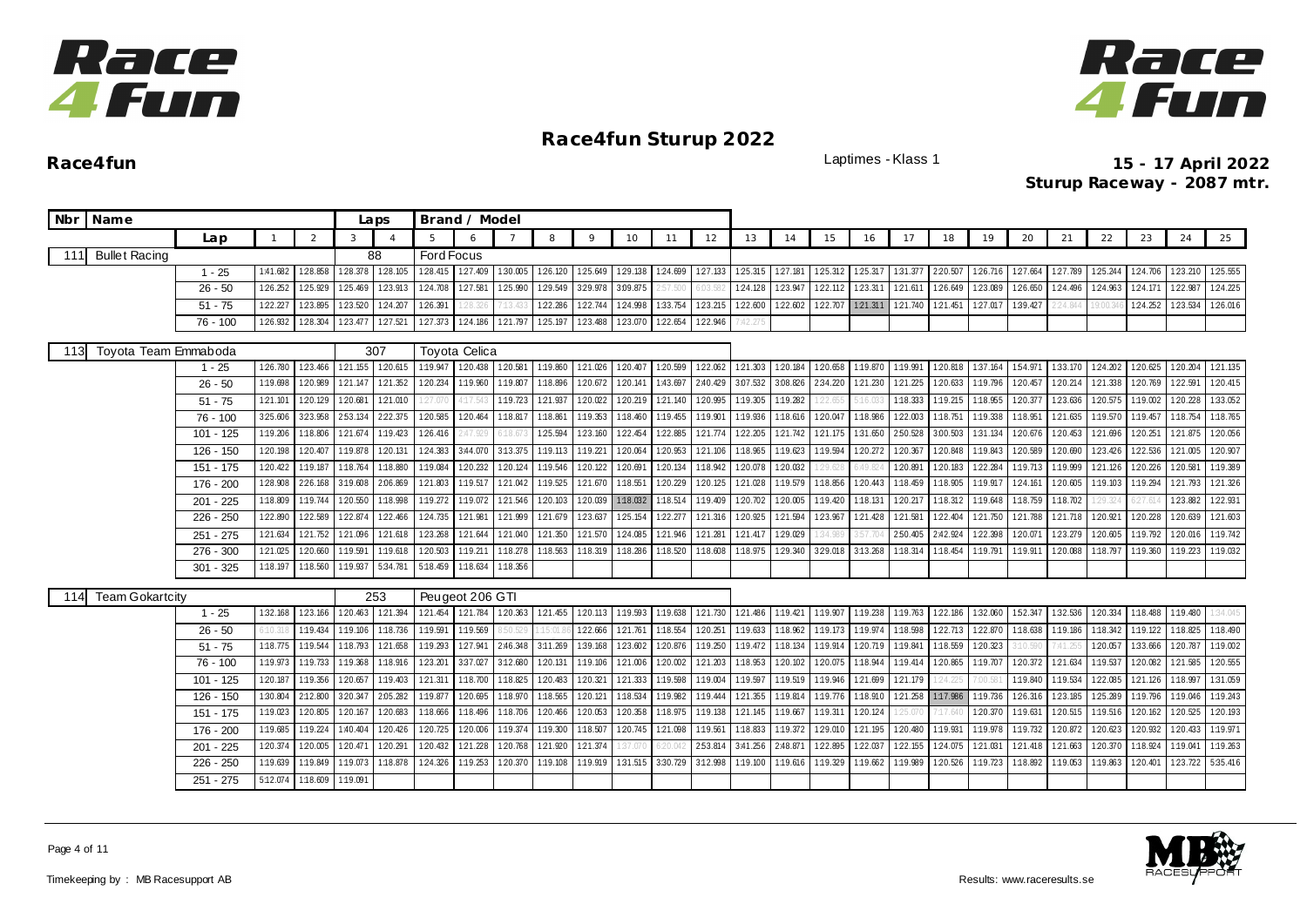



| Nbr Name                   |             |              |                |          | Laps           |             | Brand / Model |          |          |          |          |          |          |          |          |          |          |          |          |          |          |          |          |          |          |          |
|----------------------------|-------------|--------------|----------------|----------|----------------|-------------|---------------|----------|----------|----------|----------|----------|----------|----------|----------|----------|----------|----------|----------|----------|----------|----------|----------|----------|----------|----------|
|                            | Lap         | $\mathbf{1}$ | $\overline{2}$ | 3        | $\overline{A}$ | 5           | 6             |          | 8        | 9        | 10       | 11       | 12       | 13       | 14       | 15       | 16       | 17       | 18       | 19       | 20       | 21       | 22       | 23       | 24       | 25       |
| Lundabil Racing<br>116     |             |              |                |          | 266            |             | Nissan Almera |          |          |          |          |          |          |          |          |          |          |          |          |          |          |          |          |          |          |          |
|                            | $1 - 25$    | 1:34.679     | 129.587        | 1:28.403 | 1:26.241       | 126.136     | 1:26.650      | 1:25.043 | 1:26.398 | 127.765  | 1:26.132 | 126.488  | 1:24.745 | 1:24.327 | 126.437  | 125.389  | 1:24.844 | 125.543  | 1:42.607 | 1:43.733 | 1:39.745 | 1:23.887 | 124.638  | 1:25.823 | 1:26.105 | 1:28.594 |
|                            | $26 - 50$   | 1:38.61      | 4:04.71        | 126.177  | 1:26.998       | 124.256     | 126.797       | 1:47.826 | 2:38.979 | 3:06.859 | 3:11.527 | 2:42.109 | 1:23.905 | 1:28.110 | 1:22.285 | 123.358  | 1:22.704 | 1:23.281 | 121.981  | 1:23.405 | 1:25.461 | 124.353  | 29.519   | 6:28.28  | 129.641  | 126.530  |
|                            | $51 - 75$   | 126.837      | 1:25.811       | 1:26.038 | 1:26.495       | 1:25.602    | 1:25.322      | 1:25.533 | 1:25.468 | 124.714  | 1:24.862 | 1:26.867 | 1:24.704 | 1:25.003 | 126.237  | 127.172  | 1:26.439 | 1:26.359 | 1:26.068 | 1:25.845 | 1:27.312 | :41.085  | 5:47.484 | 2:48.127 | 2:21.406 | 1:27.884 |
|                            | $76 - 100$  | 1:30.766     | 1:28.682       | 1:27.682 | 127.157        | 1:27.684    | 1:27.264      | 1:28.101 | 126.778  | 124.930  | 124.996  | 125.226  | 1:30.636 | 129.857  | 1:27.243 | 127.039  | 1:26.080 | 127.956  | 1:25.980 | 127.072  | 1:26.365 | 26.660   |          | 3:10.567 | 1:45.480 | 1:36.907 |
|                            | $101 - 125$ | 1:37.359     | 1:35.765       | 1:38.270 | 1:35.073       | 1:33.346    | 1:29.972      | 1:30.209 | 1:36.176 | 2:34.185 | 2:58.371 | 1:29.959 | 1:28.659 | 1:30.595 | 1:32.633 | 1:29.485 | 1:29.438 | 34.14    | 0:00.30  | 5:59.21  | 1:30.704 | 1:29.195 | 1:28.492 | 1:30.829 | 1:28.803 | 1:32.276 |
|                            | 126 - 150   | 1:31.967     | 1:27.554       | 1:26.875 | 128.110        | 1:28.587    | :37.07        | 0:57.78  | 1:24.987 | 1:23.116 | 123.230  | 1:23.749 | 123.360  | 1:24.038 | 1:23.777 | 1:24.326 | 1:25.788 | 124.708  | 125.532  | 1:24.606 | 1:25.142 | 125.456  | 1:24.654 | 1:26.219 | 1:26.528 | 126.301  |
|                            | 151 - 175   | 124.927      | 31.243         | 1:07.08  | 1:43.332       | 1:22.384    | 1:22.153      | 1:21.982 | 122.241  | 1:21.196 | 122.075  | 122.410  | 129.174  | 122.472  | 1:23.812 | 121.351  | 1:22.184 | 1:21.800 | 1:21.949 | 1:20.956 | 25.356   | :46.35   | 1:25.099 | 124.744  | 1:24.386 | 122.962  |
|                            | 176 - 200   | 1:22.977     | 1:22.954       | 1:25.599 | 1:26.720       | 1:23.501    | 123.57        | 1:23.063 | 123.706  | 1:22.468 | 1:21.621 | 122.266  | 1:22.730 | 1:21.983 | 1:22.550 | 1:22.538 | 121.636  | 122.925  | 1:24.907 | 3:45.49  | 1:24.903 | 124.478  | 1:22.409 | 123.384  | 122.830  | 123.293  |
|                            | $201 - 225$ | 1:24.157     | 121.695        | 1:21.799 | 1:22.155       | 123.421     | 123.866       | 124.182  | 1:23.381 | 1:22.352 | 123.000  | 125.815  | 27.412   |          | 1:26.793 | 127.979  | 128.230  | 1:25.953 | 1:24.874 | 123.43'  | 1:26.436 | 1:25.876 | 125.777  | 1:28.149 | 1:28.422 | 1:31.727 |
|                            | $226 - 250$ | :37.63"      | 1:02.45        | 2:06.542 | 3:43.437       | 2:48.236    | 1:22.752      | 1:24.599 | 125.643  | 126.052  | 1:23.039 | 123.573  | 1:24.899 | 1:24.706 | 1:24.582 | 1:23.011 | 1:24.160 | 1:22.758 | 1:23.682 | 1:23.514 | 1:22.505 | 1:22.139 | 1:23.198 | 123.485  | 1:22.685 | 1:37.495 |
|                            | $251 - 275$ | 3:16.611     | 3:35.12        | 339.14   | 122.141        | 1:24.576    | 124.336       | 123.210  | 123.025  | 1:22.120 | 122.716  | 1:22.331 | 1:34.544 | 522.571  | 5:09.375 | 121.795  | 1:23.348 |          |          |          |          |          |          |          |          |          |
| <b>SEMLA Racing</b><br>118 |             |              |                |          | 291            | S70 Gayline |               |          |          |          |          |          |          |          |          |          |          |          |          |          |          |          |          |          |          |          |
|                            | $1 - 25$    | 1:28.639     | 1:21.943       | 1:24.831 | 122.211        | 121.042     | 1:20.708      | 121.006  | 1:21.108 | 1:20.757 | 121.007  | 120.402  | 1:22.090 | 1:19.886 | 1:20.809 | 1:21.881 | 1:21.624 | 1:19.943 | 1:20.941 | 1:33.111 | 150.729  | 1:39.032 | 121.886  | 1:19.985 | 1:19.877 | 1:20.690 |
|                            | $26 - 50$   | 1:22.336     | 1:20.500       | 1:19.677 | 1:21.095       | 1:20.508    | 1:19.749      | 121.407  | 1:20.450 | 1:20.428 | 1:21.119 | 1:44.724 | 22.258   | 4:31.65  | 2:22.481 | 2:35.269 | 1:29.402 | 1:29.014 | 127.380  | 127.009  | 1:25.424 | 126.227  | 1:25.831 | 1:26.360 | 124.473  | 124.633  |
|                            | $51 - 75$   | 1:26.680     | 1:25.562       | 1:23.766 | 1:23.914       | 1:23.578    | 1:24.027      | 1:23.629 | 123.431  | 1:25.551 | 1:24.999 | 124.422  | 124.735  | 1:24.132 | 1:23.709 | 122.924  | 1:24.840 | 1:23.060 | 1:23.182 | 1:23.798 | 1:23.768 | 124.172  | 1:23.327 | 1:23.288 | 1:23.588 | 124.987  |
|                            | $76 - 100$  | 1:23.802     | 123.757        | 1:34.391 | :05.36         | 4:18.1      | 2:34.32       | 2:14.189 | 127.448  |          | 1:01.43  | 1:25.681 | 1:24.729 | 123.763  | 1:24.235 | 123.918  | 1:24.610 | 124.388  | 1:24.469 | 1:23.00  | 123.599  | 123.496  | 1:23.712 | 1:22.659 | 1:26.942 | 3:13.487 |
|                            | $101 - 125$ | 3:14.579     | 1:39.551       | 125.683  | 1:23.452       | 123.955     | 124.71        | 1:22.643 | 122.277  | 125.992  | 23.91    | 9:03     | 1:32.688 | 1:20.915 | 1:21.108 | 1:21.560 | 122.169  | 1:20.41  | 121.011  | 120.71   | 1:20.814 | 120.114  | 121.178  | 122.309  | 3:30.608 | 3:09.489 |
|                            | 126 - 150   | 1:21.690     | 1:20.840       | 1:20.361 | 1:20.296       | 1:21.314    | 1:19.524      | 1:19.609 | 1:19.880 | 1:20.485 | 1:19.418 | 1:19.236 | 1:19.408 | 1:19.490 | 1:20.586 | 1:20.983 | 1:20.723 | 1:21.353 | 123.283  | :18.93   |          | 1:20.846 | 1:21.764 | 1:20.712 | 1:20.880 | 1:20.580 |
|                            | 151 - 175   | 1:20.616     | 1:19.823       | 1:19.508 | 1:19.618       | 1:21.160    | 121.987       | 1:20.763 | 121.875  | 121.233  | 1:20.774 | 1:20.343 | 1:20.863 | 1:20.622 | 1:21.517 | 122.281  | 1:21.005 | 1:20.283 | 1:20.684 | 121.019  | 1:20.462 | 1:22.424 | 2:43.420 | 3:17.918 | 2:09.045 | 123.363  |
|                            | 176 - 200   | 1:22.173     | 1:19.798       | 1:21.520 | 121.454        | 1:20.105    | 1:21.170      | 1:20.162 | 1:22.145 | 21.999   | 23.59    | 127.452  | 1:28.395 | 1:32.369 | 126.006  | 126.089  | 1:25.119 | 125.229  | 1:24.998 | 124.313  | 124.723  | 123.397  | 123.032  | 1:26.032 | 126.139  | 125.090  |
|                            | $201 - 225$ | 123.826      | 124.689        | 124.522  | 123.412        | 123.939     | 1:27.582      | 127.886  | 127.298  | 125.191  | 1:23.781 | 123.544  | 126.200  | 124.939  | 1:24.371 | 124.830  | 124.759  | 1:23.824 | 125.372  | 1:25.899 | 124.141  | 1:27.996 | 25.657   | 3:32.35  | 1:22.922 | 124.021  |
|                            | $226 - 250$ | 123.544      | 123.966        | 1:23.183 | 1:22.841       | 1:23.326    | 1:23.317      | 123.409  | 1:23.009 | 124.077  | 124.617  | 1:22.539 | 1:23.891 | 122.257  | 1:22.773 | 122.274  | 1:21.121 | 1:20.863 | 1:22.172 | 1:23.563 | 1:20.364 | 122.750  | 1:22.413 | $-24.80$ |          | 1:42.344 |
|                            | $251 - 275$ | 2:56.81      | 52.0           | 1:21.649 | 1:20.694       | 1:21.219    | 1:21.232      | 1:19.946 | 1:20.278 | 1:20.537 | 1:19.169 | 1:21.002 | 1:19.201 | 1:19.537 | 1:20.812 | 1:18.980 | 1:19.053 | 1:18.722 | 1:20.210 | 1:20.123 | 120.693  | 1:20.894 | 1:20.378 | 121.746  | 3:30.397 | 3:12.840 |
|                            | $276 - 300$ | 1:20.153     | 1:19.618       | 1:21.440 | 1:20.332       | 1:18.808    | 1:19.459      | 1:20.404 | 1:18.890 | 1:19.297 | 1:19.666 | 1:19.363 | 1:21.875 | 5:36.539 | 5:11.110 | 1:19.409 | 1:20.172 |          |          |          |          |          |          |          |          |          |
| 119<br>ST-Racing           |             |              |                |          | 275            | Volvo S40   |               |          |          |          |          |          |          |          |          |          |          |          |          |          |          |          |          |          |          |          |
|                            | $1 - 25$    | 1:31.947     | 129.616        | 128.780  | 125.978        | 127.503     | 1:26.785      | 2:27.549 | 125.432  | 39.025   | 4:01.53  | 1:24.437 | 123.068  | 122.940  | 123.859  | :35.370  | 3:55.20  | 1:25.867 | 1:29.949 | 1:28.181 | 1:27.602 | 127.795  | 126.026  | 1:27.038 | 126.857  | 125.548  |
|                            | $26 - 50$   | 1:27.484     | 123.667        | 127.786  | 127.607        | 1:54.270    | 5:53.05       | 3:09.577 | 2:36.373 | 128.389  | 125.007  | 1:23.502 | 123.150  | 1:22.824 | 122.471  | 122.933  | 1:21.158 | 122.337  | 122.332  | 122.618  | 124.281  | 1:24.922 | 1:24.809 | 37.200   | 4:06.65  | 125.166  |
|                            | $51 - 75$   | 1:24.398     | 123.397        | 123.322  | 1:22.675       | 123.886     | 124.431       | 123.658  | 122.649  | 121.586  | 121.997  | 1:22.063 | 1:22.581 | 1:22.498 | 1:21.048 | 122.692  | 122.366  | 122.063  | 1:21.738 | 121.627  | :36.092  | 35.06    | 1:57.508 | 2:09.969 | 1:31.063 | 1:30.217 |
|                            | 76 - 100    | 1:31.185     | 1:30.709       | 129.687  | 1:30.002       | 1:27.455    | 127.385       | 1:25.820 | 123.712  | 1:23.625 | 1:23.601 | 123.027  | 1:24.431 | 121.678  | 1:23.950 | 123.273  | 1:24.807 | 124.697  | 1:22.305 | 122.666  | 124.153  | 123.573  | :37.978  | 5:52.735 | 7:58.046 | 122.176  |
|                            | $101 - 125$ | 1:20.254     | 122.234        | 1:23.005 | 1:22.790       | 3:07.741    | 3:46.21       | 1:32.955 | 1:21.094 | 1:21.487 | 123.205  | 1:21.480 | 1:20.456 | 1:22.065 | 1:22.705 | 1:20.555 | 1:20.908 | 28.74    | 9:14.68: | 1:25.503 | 1:26.008 | 1:26.196 | 1:28.659 | 1:27.204 | 1:27.002 | 125.473  |
|                            | 126 - 150   | 1:26.130     | 127.670        | 1:26.931 | 1:25.743       | 1:29.806    | 1:30.590      | 125.159  | 1:25.818 | 1:25.281 | 1:23.914 | 1:25.655 | 1:26.171 | 125.867  | 1:27.154 | 1:28.394 | 1:31.694 | 128.604  | 127.544  | 127.836  | 1:33.439 | 125.986  | 1:26.435 | 1:26.500 | 127.667  | 1:30.035 |

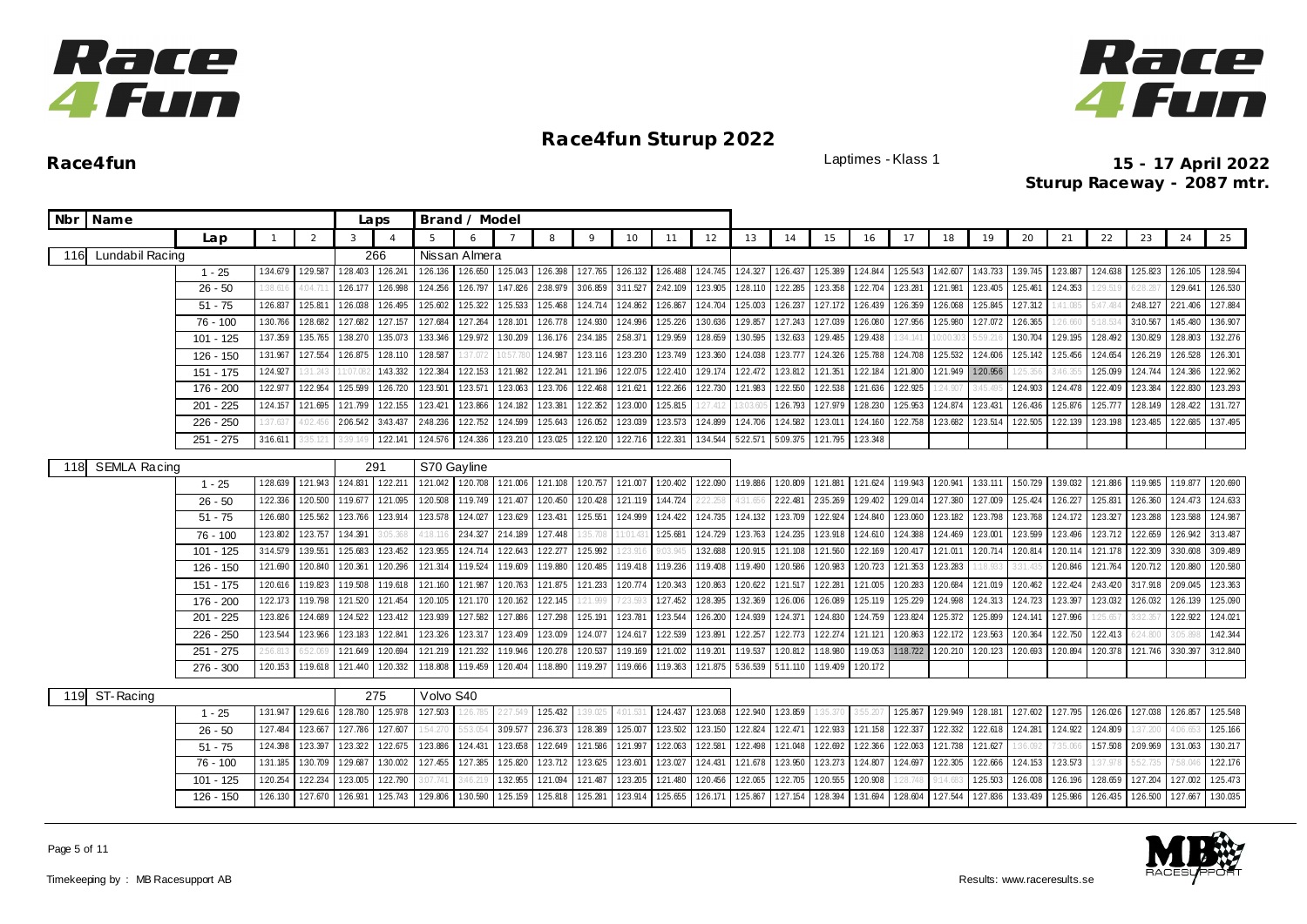



**Race4fun** Laptimes - Klass 1 **15 - 17 April 2022 Sturup Raceway - 2087 mtr.**

| Nbr Name                       |             |                 |          |          | Laps     |             | Brand / Model        |          |                   |                 |                 |          |          |          |          |                   |          |          |          |          |          |          |          |                 |          |          |
|--------------------------------|-------------|-----------------|----------|----------|----------|-------------|----------------------|----------|-------------------|-----------------|-----------------|----------|----------|----------|----------|-------------------|----------|----------|----------|----------|----------|----------|----------|-----------------|----------|----------|
|                                | Lap         | $\mathbf{1}$    | 2        | 3        |          | $5^{\circ}$ | $\epsilon$           |          | 8                 | 9               | 10              | 11       | 12       | 13       | 14       | 15                | 16       | 17       | 18       | 19       | 20       | 21       | 22       | 23              | 24       | 25       |
|                                | $151 - 175$ | 128.410         | 128.318  | 1:30.518 | 126.785  | 1:28.551    | 33.904               | 5:23.51  | 1:25.499          | 1:36.695        | 1:48.391        | 320.330  | 2:05.130 | 123.215  | 123.675  | 123.921           | 122.454  | 122.651  | 123.400  | 124.951  | 123.195  | 1:24.531 | 122.221  | 124.646         | 124.395  | 124.810  |
|                                | 176 - 200   | 1:25.197        | 1:26.203 | 37.106   | 7:43.779 | 1:22.756    | 122.185              | 121.347  | 122.213           | 1:20.815        | 121.997         | 121.465  | 1:20.369 | 1:20.262 | 121.628  | 1:21.399          | 1:20.492 | 121.237  | 1:22.196 | 120.963  | 1:20.146 | 125.334  | 124.233  | 1:20.101        | 121.611  | 123.335  |
|                                | $201 - 225$ | 1:21.301        | 122.460  | 1:20.271 | 120.322  | 1:20.229    | 1:20.578             | 1:20.095 | 1:20.446          | 1:20.368        | 1:20.243        | 120.174  | 25.617   | 8:24.319 | 1:19.885 | 1:19.415          | 1:25.504 | 1:20.244 | 1:19.815 | 121.077  | 1:22.257 | 1:23.849 | 4.25.68  | 123.209         | 1:22.250 | 125.986  |
|                                | $226 - 250$ | 1:34.860        | 122.478  | 121.756  | 1:23.496 | 1:21.324    | 1:23.627             | 1:22.484 | 1:22.204          | 121.187         | 1:21.268        | 124.652  | 1:29.227 | 1:45.655 | :46.652  |                   | 1:50.134 | 1:20.231 | 1:19.824 | 1:19.400 | 1:20.053 | 1:20.298 | 1:20.796 | 1:24.984        | 1:20.805 | 1:19.531 |
|                                | $251 - 275$ | 1:20.666        | 1:19.577 | 1:19.856 | 1:20.541 | 1:19.347    | 1:19.825             | 1:19.844 | 1:21.108 1:19.495 |                 | 1:20.274        | 1:20.601 | 120.834  | 08.085   | 4:44.549 | 120.218           | 1:19.288 | 1:19.028 | 1:18.727 | 1:19.050 | 1:20.794 | 1:18.762 | 1:19.291 | 120.055         | 120.275  | 9.01.712 |
| <b>Team Useless</b><br>120     |             |                 |          |          | 302      |             | Peugeot 206 Gti      |          |                   |                 |                 |          |          |          |          |                   |          |          |          |          |          |          |          |                 |          |          |
|                                | $1 - 25$    | 1:25.160        | 1:19.588 | 1:18.807 | 1:18.361 | 1:18.357    | 1:18.318 1:18.602    |          | 1:18.339 1:18.223 |                 | 1:19.560        | 1:19.063 | 1:18.261 | 1:19.680 |          | 1:19.113 1:19.880 | 1:18.415 | 1:19.695 | 1:19.029 | 1:25.508 | 2:18.778 | 1:27.609 | 1:18.730 | 1:18.392        | 1:17.833 | 1:18.839 |
|                                | $26 - 50$   | 1:19.251        | 1:18.985 | 1:18.471 | 1:19.275 | 120.172     | 1:18.105             | 1:18.426 | 1:17.621          | 1:17.927        | 1:18.833        | 1:19.796 | 1:43.208 | 2:30.556 | 3.04.575 | 3:15.120          | 2:36.364 | 1:19.335 | 1:17.851 | 1:18.296 | 1:18.400 | 1:17.873 | 1:18.275 | 1:18.327        | 1:18.261 | 1:19.005 |
|                                | $51 - 75$   | 1:17.801        | 1:17.404 | 1:18.941 | 1:17.915 | 1:19.053    | 1:18.402             | 1:21.413 | 1:17.682          | 1:18.797        | 23.81           |          | 123.897  | 123.038  | 1:24.006 | 1:23.591          | 1:23.306 | 1:22.194 | 1:22.635 | 1:24.288 | 1:24.661 | 123.767  | 1:23.532 | 1:22.315        | 124.675  | 122.556  |
|                                | $76 - 100$  | 124.607         | 1:31.368 | 2:36.877 | 322.722  | 2:48.667    | 221.504              | 124.136  | 123.546 124.546   |                 | 124.129         | 124.264  | 1:23.563 | 123.374  | 124.430  | 124.418           | 124.208  | 124.294  | 124.080  | 124.674  | 1:25.249 | 123.909  | 123.594  | 1:24.910        | 123.110  | 123.623  |
|                                | 101 - 125   | 123.623         | 1:22.984 | 1:22.410 | 1:22.360 | 1:40.092    | 3:08.22              | 4:32.05  | 137.595 131.654   |                 | 1:31.613        | 1:31.337 | 129.186  | 1:27.598 | 1:26.544 | 1:26.510          | 1:28.100 | 1:37.971 | 2:33.905 | 2:57.325 | 1:31.020 | 1:26.469 | 1:28.947 | 1:29.732        | 1:28.246 | 127.053  |
|                                | 126 - 150   | 1:27.984        | 127.665  | 1:28.055 | 1:30.748 | 1:32.950    | 3:38.560             | 3:20.71  | 6:58.1            | 123.340         | 1:20.124        | 1:18.367 | 1:19.327 | 1:20.864 | 1:20.561 | 1:19.328          | 1:19.254 | 1:18.907 | 1:19.552 | 1:19.434 | 1:18.976 | 1:19.586 | 1:20.848 | 1:18.463        | 1:18.817 | 1:19.023 |
|                                | 151 - 175   | 1:18.603        | 1:20.697 | 1:19.664 | 1:18.698 | 1:19.594    | 1:18.455             | 1:18.761 | 1:18.140          | 1:18.663        | 1:18.816        | 1:19.722 | 1:18.964 | 121.299  | 1:20.248 | 1:19.031          | 1:18.798 | 1:18.855 | 1:20.827 | 1:20.454 | 1:19.748 | 1:20.434 | 1:19.856 | 1:19.434        | 1:19.109 | 1:19.481 |
|                                | 176 - 200   | 123.297         | 2:43.492 | 3:18.201 | 2:08.027 | 1:21.770    | 121.411              | 1:20.107 | 1:19.820          | 1:18.591        | 1:19.940        | 1:19.589 | 1:18.058 | 1:17.832 | 1:18.936 | 1:19.254          | 1:19.672 | 1:19.967 | 1:18.820 | 27.41    | 9:57.89  | 123.602  | 122.247  | 1:21.114        | 121.412  | 122.446  |
|                                | $201 - 225$ | 1:23.401        | 122.059  | 1:23.692 | 1:20.278 | 1:23.026    | 1:20.654             | 1:19.904 | 1:20.830          | 1:22.916        | 1:21.735        | 1:18.964 | 1:20.018 | 1:19.724 | 1:19.680 | 1:19.164          | 1:19.848 | 121.443  | 1:21.255 | 1:21.318 | 1:20.228 | 1:20.292 | 1:22.378 | 1:21.454        | 1:24.189 | 124.465  |
|                                | $226 - 250$ | 1:22.458        | 1:20.003 | 1:21.098 | 122.841  | 1:20.811    | 121.026              | 1:20.191 | 1:20.084          | 1:20.876        | 121.011         | 1:19.615 | 122.032  | 121.909  | 121.437  | 1:20.425          | 1:19.953 | 1:20.429 | 1:19.364 | 120.108  | 1:19.610 | 123.072  | 120.502  | 1:20.944        | 1:19.777 | 123.935  |
|                                | $251 - 275$ | 1:19.391        | 1:18.967 | 1:19.066 | 1:19.748 | 1:19.816    | 1:19.477             | 1:27.26  | 6:01.2            | 126.402         | 3:09.250        | 3:43.197 | 2:47.099 | 1:17.512 | 1:18.342 | 1:18.032          | 1:19.136 | 1:19.801 | 1:21.054 | 1:19.907 | 1:19.553 | 1:19.234 | 1:20.091 | 1:19.146        | 1:18.290 | 1:18.164 |
|                                | 276 - 300   | 1:17.940        | 1:19.288 | 1:18.865 | 1:18.967 | 1:19.551    | 1:18.766             | 1:18.569 | 1:18.817          | 1:24.971        | 3:16.970        | 3:12.473 | 1:17.911 | 1:18.983 | 1:18.646 | 1:19.178          | 1:20.175 | 1:20.338 | 1:20.314 | 122.226  | 1:19.474 | 1:19.338 | 1:18.293 | 1:31.106        | 5:28.524 | 5:04.545 |
|                                | $301 - 325$ | 120.425         | 1:17.467 |          |          |             |                      |          |                   |                 |                 |          |          |          |          |                   |          |          |          |          |          |          |          |                 |          |          |
| Team Toyota Vissefjärda<br>121 |             |                 |          |          | 282      |             | <b>Toyota Celica</b> |          |                   |                 |                 |          |          |          |          |                   |          |          |          |          |          |          |          |                 |          |          |
|                                | $1 - 25$    | 1:39.935        | 1:30.879 | 127.253  | 126.836  | 125.515     | 124.707 124.320      |          |                   | 123.958 128.738 | 124.626 123.167 |          | 125.635  | 123.455  | 123.671  | 123.933           | 122.093  | 125.025  | 1:33.872 | 1:50.858 | 1:39.237 | 124.903  | 122.509  | 122.570 120.706 |          | 122.364  |
|                                | $26 - 50$   | 1:22.164        | 122.723  | 122.207  | 122.161  | 121.853     | 123.073              | 121.644  | 122.156 122.387   |                 | 3:23.77         |          | 1:51.915 | 127.960  | 1:29.335 | 126.815           | 127.577  | 127.038  | 1:24.878 | 127.801  | 1:23.994 | 1:25.520 | 126.747  | 124.479         | 128.776  | 124.447  |
|                                | $51 - 75$   | 1:22.745        | 124.755  | 1:22.825 | 122.495  | 123.472     | 126.704              | 1:25.127 | 125.670           | 124.270         | 1:23.504        | 127.514  | 1:24.406 | 1:23.890 | 1:23.338 | 125.502           | 122.582  | 1:22.243 | 1:23.248 | 1:22.398 | 1:24.915 | 123.267  | 123.066  | 1:23.556        | 124.374  | 38.975   |
|                                | $76 - 100$  | $53.20^{\circ}$ | 2:49.593 | 2:14.732 | 128.609  | 126.856     | 124.841              | 124.648  | 122.854 125.601   |                 | 1:22.984        | 122.511  | 124.390  | 1:25.539 | 1:24.578 | 124.278           | 123.227  | 123.172  | 121.966  | 122.253  | 1:24.080 | 121.949  | 1:24.743 | 28.27           | 5:54.77  | 1:25.525 |
|                                | $101 - 125$ | 125.542         | 123.582  | 121.084  | 122.528  | 121.708     | 1:22.802             | 124.298  | 3:17.565 3:02.973 |                 | 127.690         | 1:19.802 | 1:20.526 | 121.043  | 120.389  | 122.699           | 123.160  | 121.712  | 123.256  | 124.427  | 1:24.862 | 127.087  | 3:42.602 | 3:16.578        | 122.648  | 1:19.743 |
|                                | $126 - 150$ | 1:20.229        | 1:19.898 | 1:26.680 | 1:20.846 | 1:20.463    | 1:21.786             | 1:41.161 | 6:20.13           | 122.858         | 1:25.366        | 122.112  | 1:21.533 | 121.745  | 121.162  | 121.115           | 1:21.544 | 1:21.728 | 121.906  | 1:21.049 | 121.715  | 1:20.606 | 1:22.292 | 1:22.334        | 1:22.603 | 121.626  |
|                                | 151 - 175   | 1:20.686        | 1:20.503 | 1:20.462 | 1:20.571 | 1:20.913    | 1:20.803             | 1:20.766 | 1:20.581          | 1:20.176        | 1:20.662        | 1:22.183 | 1:21.187 | 1:20.527 | 1:21.842 | 1:20.570          | 1:23.037 | 1:46.184 | :44.726  | 0:04     | 1:26.468 | 1:25.463 | 1:27.188 | 129.252         | 1:30.948 | 125.484  |
|                                | 176 - 200   | 1:27.108        | 1:27.475 | 1:24.525 | 127.161  | 1:27.918    | 1:26.088             | 1:26.418 | 125.735           | 1:26.659        | 128.566         | 1:28.487 | 125.696  | 1:26.081 | 1:26.539 | 127.937           | 1:29.526 | 128.287  | 1:28.118 | 129.005  | 1:28.217 | 1:30.126 | 1:39.586 | 5:18.05         | 122.154  | 122.323  |
|                                | 201 - 225   | 1:21.199        | 121.699  | 1:21.991 | 121.986  | 1:21.505    | 1:20.888             | 1:22.646 | 1:21.364          | 1:19.708        | 1:20.065        | 1:21.390 | 1:20.878 | 1:19.689 | 1:19.775 | 121.982           | 1:20.229 | 123.710  | 1:20.732 | 1:20.230 | 1:20.845 | 1:19.834 | 1:19.402 | 1:32.443        | 1:20.587 | 1:54.743 |
|                                | 226 - 250   | 1:20.972        | 1:20.903 | 124.617  | 122.217  | :29.585     | 3:44                 | 1:19.292 | 120.192           | 1:19.244        | 1:19.781        | 1:19.144 | 1:18.723 | 1:19.663 | 1:19.883 | 126.850           |          |          | 1:47.752 | 122.212  | 1:18.850 | 1:19.105 | 1:18.904 | 1:18.204        | 1:21.160 | 1:18.891 |
|                                | $251 - 275$ | 1:18.877        | 1:18.994 | 1:17.819 | 1:19.851 | 1:18.499    | 1:18.560             | 1:18.704 | 1:18.545          | 1:18.268        | 1:18.001        | 1:18.217 | 1:18.114 | 1:18.704 | 127.718  | 3:26.269          | 3:16.201 | 1:18.219 | 1:18.256 | 1:21.466 | 1:19.667 | 1:19.551 | 1:20.101 | 121.490         | 1:20.115 | 1:18.197 |
|                                | $276 - 300$ | 1:18.092        | 1:17.859 | 1:20.679 | 5:38.000 | 5:17.474    | 1:18.665             | 1:17.721 |                   |                 |                 |          |          |          |          |                   |          |          |          |          |          |          |          |                 |          |          |



Page 6 of 11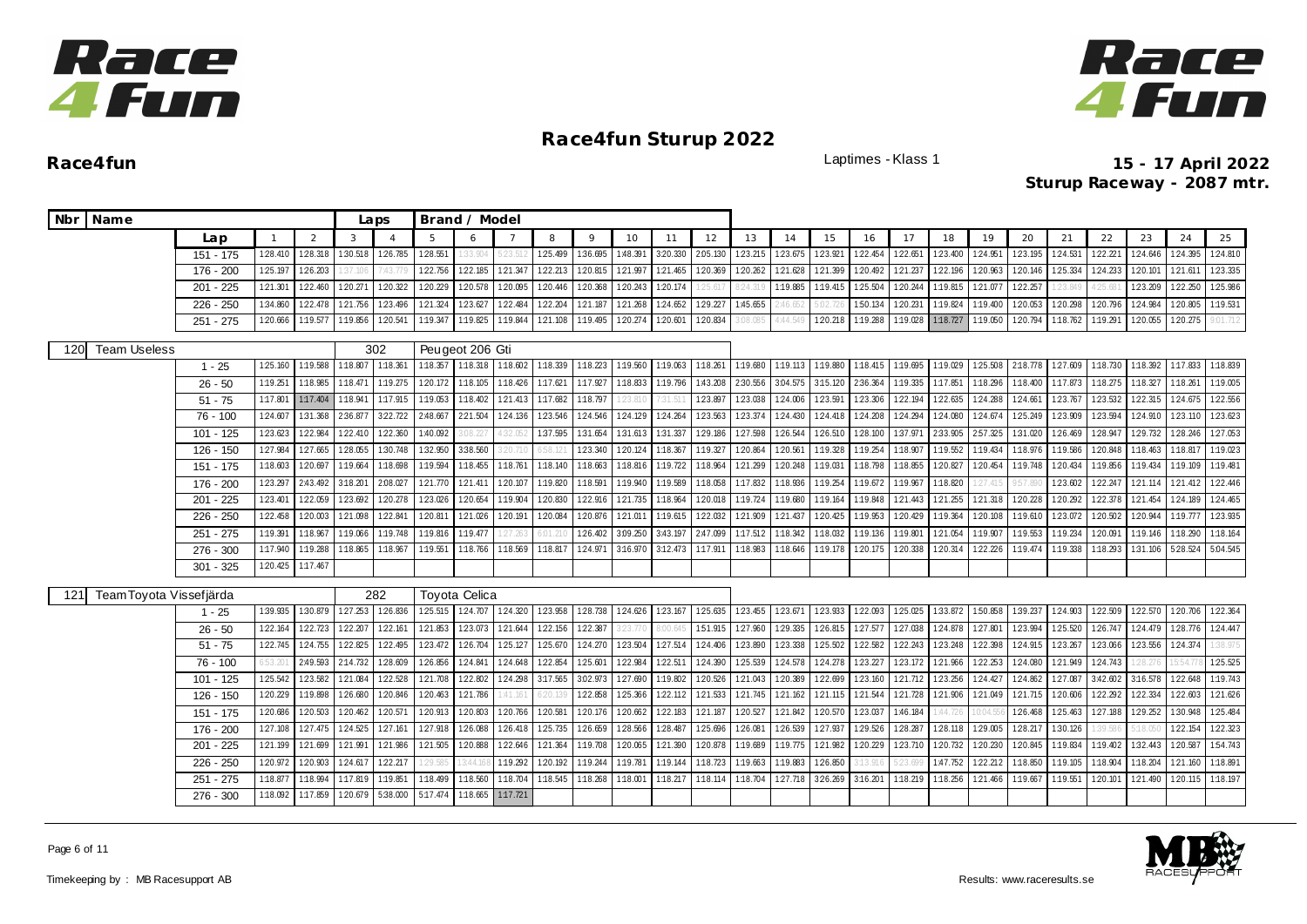



| Nbr Name                      |             |          |          |          | Laps           |           | Brand / Model     |          |          |          |          |          |          |                   |                   |                  |          |          |          |          |          |          |          |          |                   |          |
|-------------------------------|-------------|----------|----------|----------|----------------|-----------|-------------------|----------|----------|----------|----------|----------|----------|-------------------|-------------------|------------------|----------|----------|----------|----------|----------|----------|----------|----------|-------------------|----------|
|                               | Lap         |          | 2        | 3        | $\overline{4}$ | 5         |                   |          | 8        | $\circ$  | 10       | 11       | 12       | 13                | 14                | 15               | 16       | 17       | 18       | 19       | 20       | 21       | 22       | 23       | 24                | 25       |
| <b>Be-Ge RACING</b><br>134    |             |          |          |          | 292            |           | AUDI A 3 1,8T     |          |          |          |          |          |          |                   |                   |                  |          |          |          |          |          |          |          |          |                   |          |
|                               | $1 - 25$    | 1:33.343 | 1:24.267 | 121.411  | 1:20.795       | 1:22.803  | 122.338           | 1:21.722 | 120.986  | 121.293  | 121.362  | 1:20.823 | 1:20.762 | 1:20.269          | 1:20.291          | 1:20.259         | 1:20.356 | 1:20.422 | 1:21.957 | 1:40.668 | 1:43.964 | 1:39.282 | 1:20.616 | 121.380  | 1:20.024          | 1:20.296 |
|                               | $26 - 50$   | 1:21.389 | 120.927  | 1:29.449 | 120.883        | 121.334   | 122.985           | 124.820  | 121.621  | 121.123  | 1:20.827 | 3:30.888 | 3:10.510 | 3:09.261          | 2:35.288          | 1:19.430         | 1:18.733 | 1:18.433 | 1:18.617 | 1:20.302 | 1:20.305 | 1:22.598 | 1:19.705 | 1:19.894 | 1:19.346          | 1:19.551 |
|                               | $51 - 75$   | 121.264  | 122.525  | 121.603  | 121.372        | 1:39.38   | 05.48             | 123.723  | 1:22.17  | 124.265  | 121.728  | 1:21.964 | 121.216  | 122.460           | 1:20.881          | 120.996          | 121.633  | 121.271  | 1:21.186 | 121.779  | 121.047  | 1:20.151 | 122.775  | 1:19.812 | 1:19.618          | 120.977  |
|                               | 76 - 100    | 1:28.289 | 2:49.232 | 322.779  | 2:49.934       | 222.631   | 121.199           | 1:20.354 | 121.772  | 1:20.724 | 1:20.496 | 121.572  | 121.942  | 120.634           | 1:22.527          | 120.088          | 1:19.739 | 1:20.790 | 1:22.183 | 123.785  | 1:22.190 | 121.007  | 1:19.190 | 1:20.728 | 1:19.832          | 1:19.819 |
|                               | $101 - 125$ | 1:21.837 | 1:20.306 | 1:20.471 | 120.202        | 128.732   | 3:11.783          |          | 58.02    | 124.592  | 121.783  | 123.214  | 1:24.101 | 120.917           | 1:20.759          | 1:35.798         | 2:49.006 | 3.01.531 | 1:31.668 | 1:20.471 | 1:19.144 | 120.64   | 1:19.961 | 1:19.932 | 1:19.639          | 121.518  |
|                               | $126 - 150$ | 1:18.577 | 1:19.082 | 120.953  | 120.853        | 1:46.962  | 2:42.244 2:59.421 |          | 1:22.009 | 123.221  | 121.375  | 122.656  | 121.357  | 120.236           | 122.072           | 120.270          | 1:19.376 | 1:19.295 | 1:19.425 | 1:20.392 | 1:19.998 | 1:21.355 | 1:20.651 | 122.052  | 1:20.569          | 121.045  |
|                               | 151 - 175   | 1:20.175 | 121.170  | 120.683  | 121.489        | 1:22.127  | 1:19.857          | 121.174  | 1:21.144 | 1:20.014 | :33.806  |          | 1:21.400 | 122.117           | 1:20.810          | 1:20.851         | 1:20.415 | 121.068  | 1:19.740 | 120.112  | 123.932  | 2:28.461 | 3:18.541 | 2:06.543 | 122.027           | 122.672  |
|                               | 176 - 200   | 1:20.861 | 1:21.952 | 1:21.148 | 1:19.769       | 1:20.859  | 1:20.529          | 1:21.409 | 1:21.314 | 1:20.714 | 1:19.435 | 1:20.737 | 1:22.138 | 1:20.840          | 1:24.506          | 1:22.984         | 1:24.008 | 123.724  | 1:19.156 | 1:20.516 | 121.135  | 1:20.221 | 1:20.172 | 1:21.303 | 1:20.641          | 1:20.461 |
|                               | 201 - 225   | 1:21.265 | 1:20.142 | 1:20.307 | 1:20.507       | 1:21.255  | 1:21.365          | 1:20.910 | 1:20.243 | 1:19.683 | 1:22.059 | 122.742  | 123.702  | 120.348           | 30.52             | 6:49.17          | 1:24.036 | 121.586  | 1:20.417 | 120.066  | 1:20.767 | 1:19.219 | 121.333  | 1:19.504 | 1:19.780          | 1:19.780 |
|                               | 226 - 250   | 1:19.358 | 1:18.980 | 1:21.945 | 1:19.295       | 1:19.320  | 1:19.454          | 1:19.525 | 1:19.089 | 1:20.438 | 1:19.354 | 1:19.281 | 1:19.810 | 1:20.096          | 1:19.373          | 1:18.751         | 1:20.190 | 1:19.182 | 1:20.466 | 1:18.659 | 1:19.311 | 1:19.218 | 1:18.116 | 1:18.502 | 1:17.909          | 1:19.992 |
|                               | 251 - 275   | 1:20.044 | 1:19.177 | 1:22.463 | :42.19.        | 121.936   | 121.537           | 125.101  | 1:33.243 | 2:10.745 | 3:42.200 | 2:49.349 | 1:20.148 | 120.413           | 1:19.122          | 121.472          | 1:18.410 | 1:19.390 | 1:18.835 | 1:19.949 | 1:22.393 | 1:21.408 | 1:19.634 | 1:19.897 | 1:19.142          | 1:20.814 |
|                               | $276 - 300$ | 1:19.839 | 1:20.605 | 1:19.601 | 1:20.334       | 1:22.377  | 1:21.471          | :49.09.  | $-13.47$ | 1:20.782 | 1:19.927 | 1:19.648 |          | 1:19.076 1:18.337 | 1:20.261          | 5:31.560         | 5:21.740 | 125.882  |          |          |          |          |          |          |                   |          |
| Peggan boys goes Spain<br>148 |             |          |          |          | 176            | Seat Leon |                   |          |          |          |          |          |          |                   |                   |                  |          |          |          |          |          |          |          |          |                   |          |
|                               | $1 - 25$    | 1:30.716 | 1:43.437 | 33:36.3  | 1:36.858       | 1:31.791  | 1:25.801          | 123.772  | 1:24.640 | 1:23.484 | 1:23.865 | 123.693  | 1:45.451 |                   | 2:34.572 3:05.676 | 3:12.050         | 2:42.084 | 123.287  | 1:23.041 | 121.294  | 121.862  | 1:20.601 | 1:20.620 | 121.342  | 1:20.988          | 1:20.891 |
|                               | $26 - 50$   | 1:21.159 | 121.441  | 120.868  | 121.996        | 1:25.994  | 122.041           | 1:23.894 | 3:08.36  | 1:36.204 | 1:28.179 | 127.267  | 1:24.727 | 1:30.672          | 1:27.230          | 127.271          | 1:24.985 | 124.810  | 123.662  | 1:22.799 | 1:22.648 | 122.211  | 1:21.899 | 1:22.655 | 17.725            | 0:48.592 |
|                               | $51 - 75$   | 1:24.833 | 124.604  | 1:22.463 | 126.463        | 123.327   | 121.789           | 122.243  | 121.274  | 3:09.565 | 3:02.800 | 1:28.109 | 120.273  | 1:19.617          | 1:19.865          | 1:21.733         | 1:20.434 | 120.893  | 1:20.309 | 120.871  | 122.172  | 120.37   | 123.173  | 1:48.693 | 2:39.230          | 3:03.023 |
|                               | $76 - 100$  | 1:22.061 | 1:20.661 | 1:21.974 | 1:20.349       | 1:29.966  | 1:20.088          | 1:20.752 | 1:19.898 | 1:20.071 | 1:19.802 | 1:19.859 | 1:20.063 | 1:20.732          | 1:20.375          | 1:20.200         | 28.86    |          | 1:21.428 | 123.143  | 123.155  | 1:24.999 | 124.646  | 24.94    |                   | 2:05.814 |
|                               | $101 - 125$ | 1:23.517 | 1:22.704 | 1:22.364 | 122.672        | 1:21.616  | 1:20.521          | 121.769  | 1:21.322 | 1:20.678 | 1:20.378 | 1:22.449 | 1:20.908 | 1:22.769          | 1:24.191          | 3:50.736         | 1:09.2   | 123.315  | 1:20.555 | 1:20.247 | 1:20.772 | 1:20.134 | 1:19.601 | 121.705  | 1:20.788          | 1:21.408 |
|                               | 126 - 150   | 1:22.407 | 122.348  | 1:22.828 | 1:22.079       | 121.662   | 1:21.063          | 123.130  | 1:20.700 | 127.575  | 121.160  | 121.049  | 1:22.480 | 122.315           | 1:21.029          | 122.550          | 1:20.941 | 1:20.255 | 29.94    | 12:24    | 123.719  | 121.929  | 1:23.176 | 1:21.967 | 121.448           | 1:22.750 |
|                               | 151 - 175   | 1:24.209 | 121.430  | 121.556  | 1:20.768       | 1:21.109  | 122.307           | 1:21.194 | 1:37.503 | 3:18.654 | 3:21.550 | 121.404  | 1:19.891 | 1:20.250          | 1:19.963          | 1:19.192 121.138 |          | 1:20.935 | 1:21.640 | 121.302  | 1:22.034 | 1:20.946 | 1:22.514 |          | 5:36.752 5:11.197 | 121.167  |
|                               | 176 - 200   | 1:19.795 |          |          |                |           |                   |          |          |          |          |          |          |                   |                   |                  |          |          |          |          |          |          |          |          |                   |          |
| <b>Lindbloms Motor</b><br>150 |             |          |          |          | 295            | Volvo S70 |                   |          |          |          |          |          |          |                   |                   |                  |          |          |          |          |          |          |          |          |                   |          |
|                               | $1 - 25$    | 1:28.079 | 121.584  | 124.381  | 123.065        | 121.642   | 120.940           | 120.752  | 121.270  | 1:20.885 | 1:21.059 | 1:20.409 | 121.369  | 120.612           | 1:20.818          | 121.723          | 121.873  | 1:20.854 | 121.606  | 1:34.627 | 151.182  | 1:39.861 | 1:20.792 | 121.206  | 121.604           | 121.479  |
|                               | $26 - 50$   | 1:20.907 | 121.534  | 1:21.943 | 1:22.498       | 121.798   | 122.816           | 1:21.693 | 122.106  | 1:20.890 | 1:20.872 | 1:41.841 | 2:30.438 | 3:04.444          | 3:15.579          | 2:35.883         | 1:21.493 | 122.303  | 1:21.160 | 1:20.792 | 1:20.721 | 1:20.332 | 121.734  | 121.751  | 121.925           | 121.317  |
|                               | $51 - 75$   | 1:20.882 | 121.246  | 121.623  | 1:24.683       | 123.304   | 124.774           | 1:29.464 | 5:16.05  | 126.430  | 1:26.740 | 125.347  | 1:23.561 | 123.319           | 122.785           | 1:22.946         | 122.383  | 122.842  | 1:22.305 | 122.060  | 122.321  | 122.252  | 122.604  | 123.999  | 122.326           | 123.310  |
|                               | $76 - 100$  | 1:34.060 | 323.755  | 3:24.781 | 254.722        | 2:21.245  | 122.327           | 1:23.499 | 1:22.192 | 121.416  | 1:21.739 | 121.258  | 1:21.494 | 121.533           | 1:21.078          | 1:20.426         | 1:20.654 | 121.157  | 121.977  | 123.423  | 1:21.847 | 125.223  | 1:20.996 | 1:21.503 | 1:29.704          | 3:12.256 |
|                               | 101 - 125   | 121.931  | 122.165  | 1:26.868 | 7:21.09        | 1:46.893  | 1:28.539          | 127.094  | 127.018  | 1:26.782 | 126.713  | 124.522  | 125.727  | 126.122           | 126.052           | 3:18.741         | 3.02.129 | 129.748  | 1:23.128 | 122.167  | 1:22.328 | 123.674  | 121.795  | 123.295  | 1:22.881          | 121.867  |
|                               | 126 - 150   | 1:28.952 | 1:22.148 | 1:26.870 | 3:34.808       | 3:13.951  | 124.302           | 1:23.336 | $-29.13$ | :04.952  | 1:23.494 | 123.075  | 1:21.302 | 122.243           | 1:21.000          | 1:25.918         | 125.139  | 123.574  | 1:22.291 | 1:21.804 | 1:21.404 | 123.412  | 1:24.135 | 1:23.155 | 121.681           | 121.463  |
|                               | 151 - 175   | 1:24.131 | 1:20.736 | 1:20.878 | 1:21.045       | 1:28.953  | 1.02.23           | 1:23.434 | 1:23.103 | 122.486  | 1:23.404 | 1:22.038 | 1:21.735 | 123.322           | 1:23.150          | 1:22.147         | 1:22.879 | 121.654  | 1:22.111 | 1:27.941 | 0:14.24  | 1:21.815 | 1:20.611 | 1:21.108 | 1:20.065          | 1:19.815 |
|                               | 176 - 200   | 1:22.117 | 1:20.811 | 1:21.928 | 1:20.302       | 1:20.627  | 1:21.711          | 1:21.408 | 1:20.638 | 1:20.340 | 1:24.510 | 1:24.153 | 1:24.756 | 1:25.081          | 1:22.293          | 1:20.526         | 1:22.701 | 1:22.123 | 121.643  | 1:23.597 | 1:21.405 | 1:20.466 | 1:21.047 | 1:23.408 | 121.428           | 122.326  |
|                               | $201 - 225$ | 1:21.344 | 1:21.213 | 1:22.315 | 123.014        | 1:22.861  | 1:22.909          | 1:22.717 | 122.200  | 30.179   | 1:03.16  | 124.046  | 1:22.604 | 123.738           | 1:22.634          | 121.373          | 1:20.601 | 1:20.767 | 1:20.506 | 122.007  | 1:21.253 | 120.218  | 1:21.578 | 1:20.580 | 1:20.494          | 1:21.903 |
|                               |             |          |          |          |                |           |                   |          |          |          |          |          |          |                   |                   |                  |          |          |          |          |          |          |          |          |                   |          |

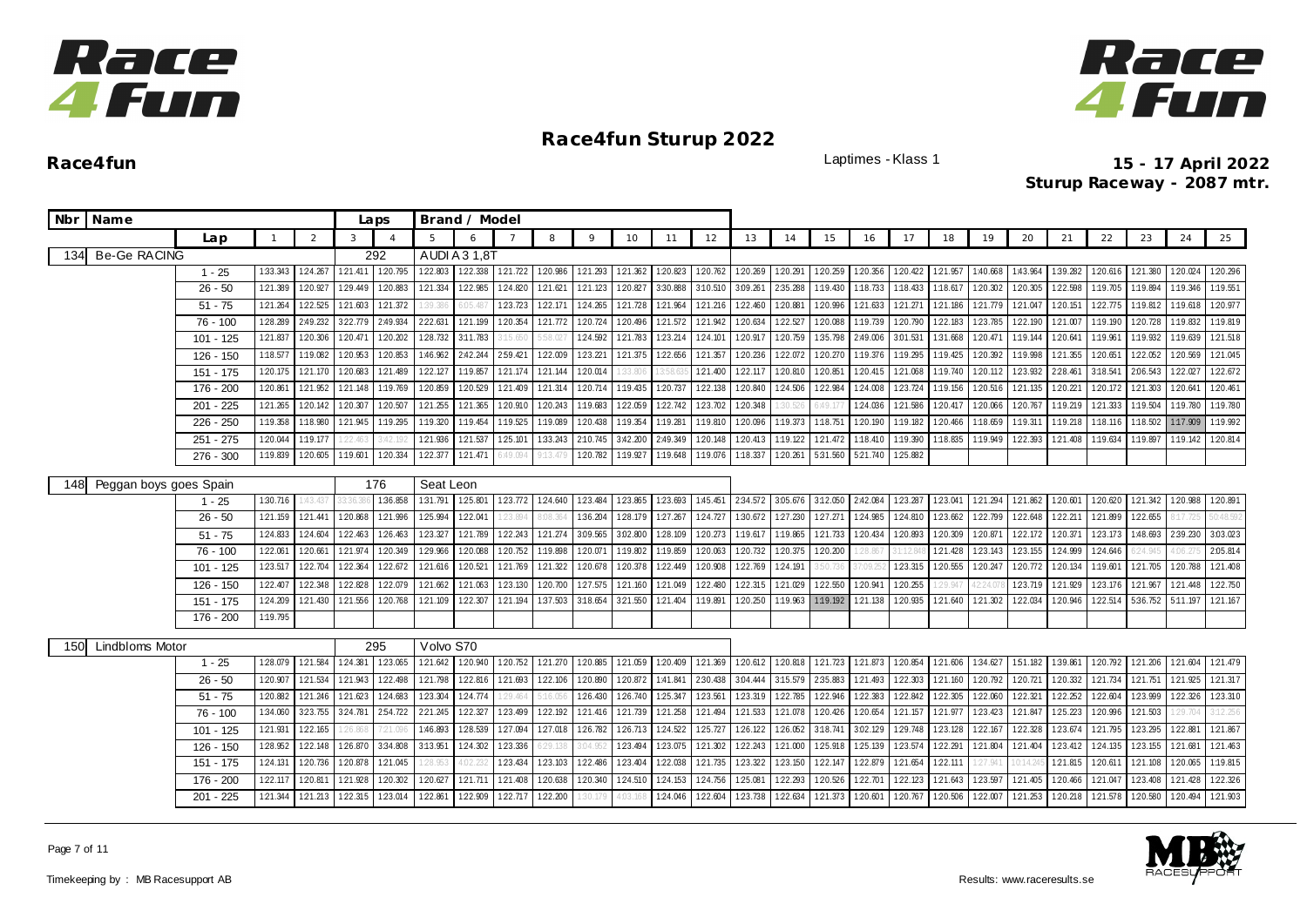



| Nbr Name                      |             |              |          |          | Laps     |          | Brand / Model           |                |                   |                   |                   |          |          |          |          |                   |          |          |          |          |                 |          |          |          |          |          |
|-------------------------------|-------------|--------------|----------|----------|----------|----------|-------------------------|----------------|-------------------|-------------------|-------------------|----------|----------|----------|----------|-------------------|----------|----------|----------|----------|-----------------|----------|----------|----------|----------|----------|
|                               | Lan         | $\mathbf{1}$ | 2        | 3        |          | 5        | 6                       | $\overline{7}$ | 8                 | $\circ$           | 10                | 11       | 12       | 13       | 14       | 15                | 16       | 17       | 18       | 19       | 20              | 21       | 22       | 23       | 24       | 25       |
|                               | $226 - 250$ | 1:22.370     | 1:20.062 | 1:20.368 | 120.226  | 1:21.009 | 120.838                 | 1:24.447       | 121.545           | 1:20.344          | 1:20.642          | 121.542  | 1:19.826 | 1:20.218 | 1:18.895 | 1:20.931          | 1:20.986 | 1:20.118 | 1:19.945 | 124.767  | 1:21.481        | 1:20.426 | 122.723  | 1:20.255 | 1:19.512 | 1:20.247 |
|                               | $251 - 275$ | 1:20.600     | 1:22.514 | 122.133  | 122.275  | 1:21.800 |                         |                | 2:46.705          | 1:28.136          | 30.54             |          | 124.285  | 124.176  | 1:24.028 | 124.359           | 1:25.966 | 1:25.259 | 123.296  | 1:22.533 | 1:23.411        | 121.391  | 1:22.118 | 1:20.833 | 121.144  | 1:22.808 |
|                               | 276 - 300   | 1:26.168     | 1:31.817 | 3:17.013 | 3:13.065 | 124.522  | 125.167                 | 1:22.226       | 121.489           | 122.135           | 121.401           | 1:20.817 | 123.653  | 1:22.841 | 121.697  | 122.363           | 1:37.791 | 4:57.139 | 5:03.344 | 1:29.417 | 1:31.572        |          |          |          |          |          |
| 157<br><b>Black edition</b>   |             |              |          |          | 317      |          | <b>BMW E46 320D</b>     |                |                   |                   |                   |          |          |          |          |                   |          |          |          |          |                 |          |          |          |          |          |
|                               | $1 - 25$    | 1:25.058     | 1:19.792 | 1:18.637 | 1:18.021 | 1:17.061 | 1:18.565                | 1:17.895       |                   | 1:16.390 1:17.776 | 1:17.309          | 1:17.979 | 1:19.184 | 1:19.338 | 1:19.230 | 1:18.708          | 1:17.778 | 1:18.841 | 1:17.977 | 1:19.837 | 224.840         | 1:22.453 | 1:18.674 | 1:18.217 | 1:17.900 | 1:18.036 |
|                               | $26 - 50$   | 1:18.151     | 1:17.429 | 1:17.737 | 1:18.500 | 1:17.251 | 1:17.808                | 1:17.618       | 1:18.296          | 1:18.518          | 1:17.809          | 1:18.108 | 1:48.053 |          |          | 2:45.317          | 1:20.362 | 1:18.125 | 1:17.680 | 1:17.544 | 1:19.310        | 1:18.025 | 1:18.266 | 1:18.073 | 1:16.881 | 1:17.206 |
|                               | $51 - 75$   | 1:16.803     | 1:18.276 | 1:19.102 | 1:19.859 | 1:21.526 | 1:16.759                | 1:16.878       | 1:18.08           | 1:19.843          | 1:17.713          | 1:19.079 | 1:19.765 | 1:18.286 | 1:18.095 | 1:17.958          | 1:17.863 | 1:19.065 | 121.373  | 1:17.539 | 1:18.515        | 1:19.258 | 1:18.870 | 1:18.167 | 1:17.151 | 1:17.372 |
|                               | 76 - 100    | 1:18.847     | 1:19.346 | 1:18.714 | 1:17.941 | 1:20.262 | 1:19.639                | :40.18         | 5:52.15           | 2:48.527          | 2:17.322          | 126.402  | 1:24.856 | 1:22.887 | 1:22.398 | 123.308           | 120.855  | 120.731  | 121.192  | 121.697  | 1:20.631        | 1:20.287 | 1:19.695 | 1:19.800 | 1:19.345 | 121.546  |
|                               | 101 - 125   | 1:21.725     | 1:19.768 | 1:19.818 | 1:20.795 | 1:19.589 | 1:19.663                | 1:20.243       | 1:18.663          | 1:18.999          | 123.635           | 3:14.772 | 3:13.422 | 1:39.970 | 1:24.001 | 1:20.762          | 1:19.590 | 1:18.901 | 1:18.676 | 1:19.923 | 1:20.669        | 1:19.505 | 1:19.049 | 121.392  | 13.353   | 3:46.796 |
|                               | 126 - 150   | 1:27.703     | 1:19.615 | 1:19.263 | 1:19.835 | 1:19.921 | 1:20.470                | 1:18.150       | 1:18.335          | 1:18.840          | 1:19.575          | 1:19.113 | 124.186  | 3:35.760 | 3:12.626 | 1:18.484          | 1:18.341 | 1:17.975 | 1:18.377 | 1:20.506 | 1:19.053        | 1:18.940 | 1:18.515 | 1:18.528 | 1:19.158 | 121.448  |
|                               | 151 - 175   | 1:19.731     | 1:18.586 | 1:19.072 | 1:19.508 | 1:20.277 | 1:19.215                | 1:18.761       | 1:19.742          | 1:18.362          | 1:18.518          | 1:19.227 | 1:19.995 | 1:19.022 | 1:19.596 | 1:19.237          | 1:18.699 | 1:19.237 | 1:18.937 | 1:18.67  | 1:18.853        | 1:18.490 | 1:19.256 | 1:19.291 | 1:18.776 | 1:18.730 |
|                               | 176 - 200   | 1:19.061     | 1:18.861 | 1:18.351 | 1:18.565 | 1:18.493 | 120.016                 | 1:19.839       | 1:18.925          | 1:19.407          | 1:19.331          | :19.305  | :00.00   | 3:18.677 | 2:08.892 | 120.277           | 1:19.963 | 1:18.874 | 1:19.441 | 1:19.626 | 1:18.616        | 120.869  | 1:18.751 | 1:18.376 | 1:19.700 | 1:19.290 |
|                               | $201 - 225$ | 1:18.458     | 1:19.383 | 1:20.711 | 1:20.197 | 125.437  | 1:20.047                | 1:18.541       | 1:18.889          | 1:18.365          | 1:18.657          | 1:18.391 | 1:18.998 | 1:17.518 | 1:17.885 | 1:18.533          | 1:17.876 | 1:18.262 | 1:18.309 | 1:18.192 | 1:18.538        | 1:18.614 | 120.377  | 1:18.845 | 1:20.194 | 1:19.658 |
|                               | 226 - 250   | 1:18.315     | 1:18.746 | 1:17.962 | 1:18.755 | 1:18.576 | 1:18.214                | 1:19.653       | 1:20.842          | 1:18.901          | 1:20.228          | 1:18.202 | 1:19.345 | 1:18.341 | 1:18.128 | 1:19.180          | 1:19.322 | 1:17.453 | 1:18.592 | 1:18.412 | 1:18.334        | 1:18.738 | 1:19.134 | :18.05(  | :44.685  | 124.172  |
|                               | $251 - 275$ | 123.271      | 123.154  | 1:22.889 | 121.074  | 1:22.974 | 121.948                 | 120.872        | 121.833           | 1:20.700          | 1:21.440          | 1:20.927 | 121.998  | 1:21.398 | 120.922  | 120.953           | 1:20.330 | 1:20.386 | 121.351  | 1:21.195 | 1:20.897        | 1:20.141 | 1:19.470 | 1:18.813 | 1:19.552 | 1:18.871 |
|                               | 276 - 300   | 1:25.996     |          | 2.56'    | 122.077  | 1:19.788 | 1:19.460                | 1:18.632       | 1:18.743          | 1:18.682          | 1:19.321          | 1:18.752 | 1:18.899 | 1:18.846 | 120.325  | 1:19.656          | 1:19.531 | 1:18.949 | 1:18.156 | 1:19.852 | 1:18.664        | 1:19.845 | 1:18.161 | 1:19.324 | 1:33.150 | 3:19.727 |
|                               | $301 - 325$ | 3:20.433     | 1:19.417 | 1:18.243 | 1:19.996 | 1:19.022 | 120.291                 | 1:18.933       | 1:19.228          | 1:18.686          | 1:18.898          | 1:18.848 | 1:19.227 | 1:19.784 | 529.294  | 525.734           | 1:16.949 | 1:18.390 |          |          |                 |          |          |          |          |          |
| Lyn & Kudsk Motorsport<br>159 |             |              |          |          | 227      |          | Peuge ot 206            |                |                   |                   |                   |          |          |          |          |                   |          |          |          |          |                 |          |          |          |          |          |
|                               | $1 - 25$    | 1:25.997     | 1:21.793 | 1.42.017 | 13:14.49 | 1:20.454 | 121.162                 | 1:20.290       | 120.572           | 120.542           | 129.419           | 1:55.170 | 1:33.849 | 121.747  | 120.923  | 120.176           | 1:35.622 | 5:21.453 | 123.262  |          | 121.608 122.677 | 1:20.582 | 1:20.927 | 120.600  | 1:45.024 | 2:30.346 |
|                               | $26 - 50$   | 3:04.476     | 3:15.146 | 2:38.009 | 122.036  | 121.665  | 1:18.925                | 1:19.171       | 1:19.696          | 1:19.125          | 1:19.654          | 120.806  | 1:19.830 | 1:19.350 | 1:19.887 | 1:19.465          | 1:18.877 | 1:18.624 | 1:17.940 | 1:18.829 | 1:17.770        | 1:18.313 | 1:19.981 | 1:19.676 | 1:20.144 | 1:18.297 |
|                               | $51 - 75$   | 1:20.818     | 3:47.134 | 1:20.390 | 120.479  | 1:19.884 | 1:18.927                | 1:19.198       | 1:19.273          | 120.013           | 1:19.728          | 121.996  | 121.633  | 1:19.256 | 1:19.952 | 120.276           | 1:18.934 | 1:20.911 | :58.362  | 4:12.67  | 2:33.923        | 2:14.236 | 123.456  | 1:21.060 | 121.098  | 120.858  |
|                               | 76 - 100    | 121.076      | 1:18.846 | 1:19.145 | 1:18.644 | 1:19.631 | 120.398                 | 1:18.432       | 1:17.868          | 1:19.507          | 1:21.465          | 121.668  | 1:18.506 | 1:18.294 | 1:18.224 | 1:19.332          | 1:19.135 | 1:18.829 | 1:18.383 | 120.278  | 1:19.532        | 1:34.041 | 3:16.057 | 3:18.425 | 1:38.594 | 1:19.406 |
|                               | 101 - 125   | 1:20.755     | 1:18.859 | 1:17.746 | 1:19.392 | 1:49.022 | 122.822                 | 1:22.870       | 1:19.762          | 1:23.726          | .58.41            |          | 1:22.382 | 1:20.678 | 1:22.490 | 1:21.794          | 1:20.062 | 1:19.436 | 1:23.068 | 1:20.194 | 121.013         | 1:20.926 | 3:37.077 | 3:11.176 | 1:21.199 | 123.904  |
|                               | 126 - 150   | 1:22.944     | 1:20.655 | 1:25.779 | 1:19.098 | 1:18.487 | 1:18.641                | 1:24.467       | 120.290           | 121.955           | 1:20.367          | 1:19.654 | 26.304   | 13:01.67 | 1:21.353 | 1:21.020          | 1:21.810 | 121.345  | 1:20.640 | 1:20.225 | 1:20.945        | 121.353  | 1:20.471 | 1:20.868 | 120.791  | 1:19.322 |
|                               | 151 - 175   | 1:20.297     | 1:21.851 | 1:22.667 | 1:19.823 | 121.063  | 122.742                 | 122.244        | 120.679           | 120.474           | 121.117           | 123.795  | :37.476  | 5:46.40  | 2:00.689 | 121.623           | 1:21.482 | 120.846  | 120.574  | 122.127  | 120.878         | 120.661  | 1:19.200 | 1:19.260 | 1:19.476 | 1:19.795 |
|                               | 176 - 200   | 1:20.167     | 1:19.977 | 120.771  | 22.384   | :58.964  | 121.483                 | 1:20.623       | 1:19.764          | 1:19.856          | 1:19.847          | 1:19.586 | 1:18.802 | 1:19.062 | 1:20.554 | 1:19.885          | 1:19.431 | 1:19.371 | 1:19.216 | 1:19.017 | 120.738         | 1:20.546 | 1:20.503 | 1:18.957 | 1:19.662 | 1:18.784 |
|                               | 201 - 225   | 1:18.869     | 1:18.780 | 1:18.620 | 1:19.287 | 1:19.732 | 1:19.064                | 1:20.441       | 1:20.236          | 1:19.714          | 1:20.364          | 1:19.492 | 1:18.899 | 1:20.010 | 1:20.430 | 1:20.761          | 1:19.544 | 1:19.931 | 1:19.800 | 1:19.103 | 1:18.616        | 1:19.932 | 1:19.770 | 1:18.762 | 1:18.866 | 1:18.907 |
|                               | 226 - 250   | 1:19.539     | 1:33.63  |          |          |          |                         |                |                   |                   |                   |          |          |          |          |                   |          |          |          |          |                 |          |          |          |          |          |
|                               |             |              |          |          | 300      |          | Peugeot 206 GTI         |                |                   |                   |                   |          |          |          |          |                   |          |          |          |          |                 |          |          |          |          |          |
| 181<br>Motörpeg               | $1 - 25$    | 1:32.602     | 1:25.182 | 1:20.540 | 121.103  |          | 123.840 121.391 121.922 |                | 121.652 120.186   |                   | 121.125 120.320   |          | 1:19.060 | 120.540  | 120.322  | 1:20.159          | 1:19.626 | 1:19.379 | 123.243  | 1:42.794 | 1:43.867        | 1:39.729 | 1:19.031 | 1:21.133 | 121.045  | 1:19.711 |
|                               | $26 - 50$   | 1:19.495     | 1:19.843 | 1:18.262 | 1:19.132 |          | 1:19.546 1:18.461       | 1:18.510       | 1:19.307 1:18.942 |                   | 1:19.192 1:46.894 |          | 2:40.706 | 3.07.849 |          | 3:11.181 2:42.879 | 1:19.363 | 1:17.941 | 1:18.080 | 1:17.559 | 1:18.862        | 1:18.701 | 1:19.663 | 1:18.568 | 1:19.393 | 1:18.611 |
|                               |             |              |          |          |          |          |                         |                |                   |                   |                   |          |          |          |          |                   |          |          |          |          |                 |          |          |          |          |          |

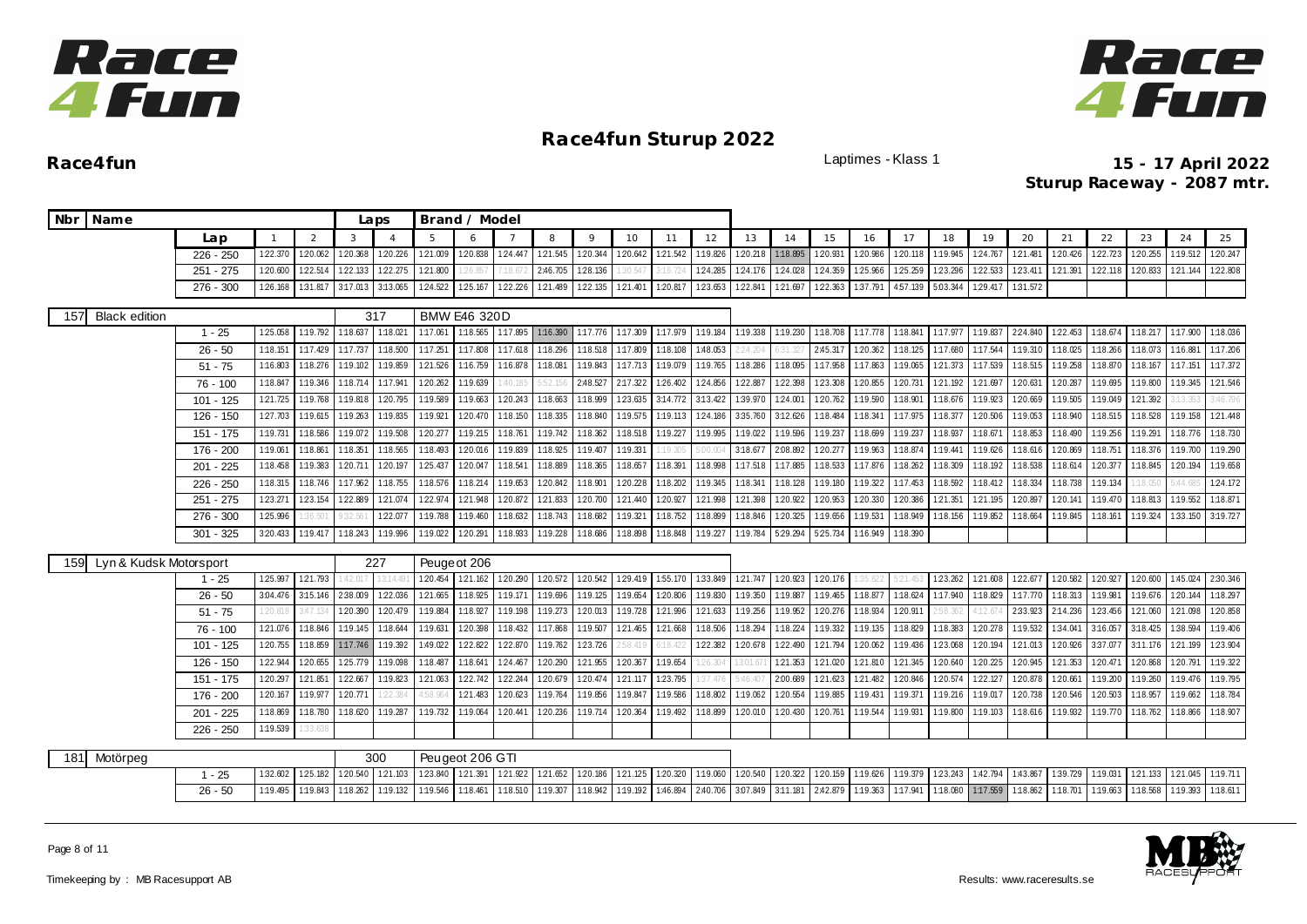



|     | Nbr Name            |             |          |          |                 | Laps           |           | Brand / Model                  |          |          |          |          |          |          |          |          |                 |          |          |          |          |          |          |          |                 |                   |          |
|-----|---------------------|-------------|----------|----------|-----------------|----------------|-----------|--------------------------------|----------|----------|----------|----------|----------|----------|----------|----------|-----------------|----------|----------|----------|----------|----------|----------|----------|-----------------|-------------------|----------|
|     |                     | Lap         |          | 2        | 3               | $\overline{A}$ | 5         |                                |          | 8        | 9        | 10       | 11       | 12       | 13       | 14       | 15              | 16       | 17       | 18       | 19       | 20       | 21       | 22       | 23              | 24                | 25       |
|     |                     | $51 - 75$   | 1:18.339 | 1:18.746 | 1:18.611        | 1:19.908       | 1:20.317  | 1:20.235                       | 1:20.028 | 1:21.456 | :43.492  | 1:10.93  | 1:25.075 | 1:21.835 | 121.650  | 1:21.946 | 122.538         | 124.382  | 124.038  | 121.924  | 124.177  | 121.032  | 1:20.668 | 1:22.845 | 125.882         | 2:50.537          | 3:22.619 |
|     |                     | 76 - 100    | 2:50.987 | 221.722  | 1:22.186        | 1:20.753       | 122.176   | 1:22.938                       | 1:20.264 | 1:21.395 | 121.580  | 1:20.827 | 124.182  | 1:20.621 | 121.227  | 1:21.934 | 1:22.789        | 1:23.802 | 1:23.122 | 1:21.725 | 1:21.884 | 1:23.178 | 122.07   | 121.68   | 1:20.803        | 1:22.135          | 121.756  |
|     |                     | $101 - 125$ | 1:20.486 | 1:40.51  | 7:16.42         | 1:34.954       | 121.571   | 121.616                        | 1:22.629 | 1:20.553 | 1:21.459 | 1:19.885 | 1:22.549 | 1:21.528 | 120.238  | 3:19.080 | 3:02.569        | 1:28.202 | 1:20.595 | 1:20.030 | 1:19.497 | 1:19.699 | 1:20.543 | 1:19.334 | 120.126 120.352 |                   | 1:18.822 |
|     |                     | 126 - 150   | 1:18.154 | 1:25.928 | 1:56.024        | 2:38.063       | 3:03.279  | 124.667                        | 1:19.060 | 1:20.128 | 1:18.797 | 1:27.022 | 1:18.986 | 1:19.085 | 1:18.380 | 1:19.241 | 1:18.206        | 1:17.881 | 122.639  | 1:20.557 | 1:18.869 | 1:20.233 | 1:19.076 | 1:18.466 | 121.272         | 1:19.727          | 1:20.438 |
|     |                     | 151 - 175   | 1:20.604 | 1:20.127 | 1:18.765        | 1:20.181       | 1:35.595  | 3:37.21                        | 1:20.142 | 1:19.983 | 1:20.149 | 1:20.523 | 120.366  | 1:20.249 | 1:20.639 | 121.278  | 1:19.576        | 1:20.971 | 1:20.074 | 1:21.814 | 1:19.124 | 1:18.981 | 1:18.799 | 122.875  | 2.54.708        | 3:18.032          | 2:10.138 |
|     |                     | 176 - 200   | 1:22.252 | 121.930  | 1:19.463        | 1:20.269       | 1:18.380  | 120.103                        | 1:19.773 | 121.143  | 1:19.620 | 1:19.896 | 1:20.549 | 1:20.012 | 1:19.414 | 1:19.958 | 121.922         | 1:21.368 | 1:19.908 | 1:18.931 | 1:20.496 | 1:18.937 | 1:19.702 | 1:19.280 | 1:19.950        | 1:19.495          | 1:19.381 |
|     |                     | 201 - 225   | 1:19.207 | 1:19.327 | 1:18.856        | 1:18.996       | 1:18.617  | 1:19.836                       | 1:23.183 | 23.95    | (10.700) | 121.390  | 121.184  | 1:20.694 | 121.236  | 1:20.421 | 1:19.478        | 1:20.531 | 1:19.218 | 1:19.712 | 1:22.365 | 1:19.692 | 1:19.832 | 1:19.998 | 1:19.632        | 1:19.511          | 1:19.527 |
|     |                     | $226 - 250$ | 1:19.833 | 1:19.666 | 1:19.563        | 1:22.601       | 1:20.987  | 1:19.193                       | 1:20.288 | 1:22.254 | 120.456  | 1:21.323 | 121.076  | 1:22.178 | 121.069  | 1:20.970 | 1:19.895        | 1:20.079 | 1:20.482 | 1:19.498 | 1:20.351 | 1:19.418 | 1:19.993 | 1:19.289 | 1:20.935        | 1:19.844          | 1:20.102 |
|     |                     | 251 - 275   | 1:20.698 | 30.38    | 1:03.896        | 1:20.836       | 1:19.916  | 1:20.165                       | 1:20.510 | 1:33.435 | 2:33.888 | 3:41.024 | 2:48.784 | 1:19.133 | 1:19.461 | 1:19.724 | 1:18.912        | 1:21.165 | 123.122  | 1:19.768 | 121.111  | 1:19.474 | 1:20.676 | 1:20.147 | 1:19.005        | 1:18.863          | 1:20.078 |
|     |                     | $276 - 300$ | 1:20.612 | 1:20.599 | 1:19.764        | 120.030        | 1:19.069  | 1:20.249                       | 1:36.507 | 3:17.559 | 3:22.552 | 1:18.371 | 1:18.668 | 1:18.119 | 1:18.756 | 121.771  | 1:18.815        | 1:19.246 | 1:19.659 | 1:18.985 | 1:19.408 | 1:20.996 | 1:20.672 | 5:30.191 | 5:24.025        | 1:18.459          | 1:18.608 |
| 183 | <b>Bloomfields</b>  |             |          |          |                 | 225            |           | Toyota Avensis                 |          |          |          |          |          |          |          |          |                 |          |          |          |          |          |          |          |                 |                   |          |
|     |                     | $1 - 25$    | 1:40.977 | 1:34.375 | 131.253 131.676 |                |           | 1:33.005   1:34.388   1:34.537 |          | 1:32.278 | 1:33.001 | 1:32.886 | 1:31.779 | 1:33.650 | 1:32.527 |          | 134.333 133.470 | 1:36.423 | 2:19.637 | 1:28.747 | 1:31.350 | 1:26.898 | 1:26.757 | 1:32.650 | 1:33.037        | 1:30.829          | 1:28.722 |
|     |                     | $26 - 50$   | 1:32.244 | 1:28.931 | 1:28.241        | 127.531        | 1:31.410  | 1:35.337                       | 58.696   | 5:44.41  | 3.09.427 | 2:36.206 | 1:29.564 | :30.119  | 9:23.027 | 6:26.356 | 3:03.328        | 123.648  | 123.506  | 1:30.642 | 123.508  | 1:24.810 | 124.111  | 122.818  | 123.446         | 1:25.299          | 124.918  |
|     |                     | $51 - 75$   | 1:24.091 | 1:23.817 | 123.817         | 1:24.057       | 1:24.328  | 1:22.940                       | 1:22.693 | 1:22.544 | 1:22.417 | 1:22.457 | 123.268  | 31.85    |          | 1:36.848 | 1:36.672        | 1:47.574 | 1:39.715 | 1:44.759 | 1:40.434 | 1:42.778 | 1:40.460 | 1:34.747 | 1:41.214        | 1:32.911          | 1:35.934 |
|     |                     | 76 - 100    | 1:42.628 | 1:33.051 | 1:33.476        | 1:34.065       | 52.049    | 5:09.79                        | 3:10.525 | 3:18.716 | 1:40.457 | 1:29.752 | 1:39.061 | 1:32.045 | 1:31.453 | 1:33.243 | 1:33.671        | 1:33.048 | 1:33.477 | 1:41.783 | 2:48.347 | 3:01.653 | 1:32.810 | 1:34.023 | 1:30.383        | 1:32.180          | 1:31.000 |
|     |                     | $101 - 125$ | :43.13   | 4:08.2   | 127.265         | 1:24.501       | 3:42.838  | 3:15.315 121.754               |          | 1:24.091 | 124.696  | 126.341  | 1:30.472 | 123.488  | 1:24.900 | 1:25.105 | 124.254         | 123.168  | 121.576  | 121.868  | 123.358  | 1:22.888 | 1:26.70  |          | 1:37.206        | 1:36.222          | 1:46.105 |
|     |                     | 126 - 150   | 1:49.233 | 1:38.254 | 1:35.710        | 1:33.340       | 1:34.807  | 1:33.019                       | 1:41.293 | 2:21.027 | 3:19.977 | 2.08.067 | 1:43.560 | 1:33.647 | 129.695  | 129.434  | 133.414         | 54.728   | 6:21.344 | 1:33.460 | 1:31.003 | 1:29.882 | 1:30.590 | 1:28.120 | 1:32.211        | 1:32.823          | 1:30.701 |
|     |                     | 151 - 175   | 1:30.029 | 1:31.470 | 128.540         | 128.632        | 1:28.897  | 128.505 129.931                |          | 129.474  | 126.767  | 126.413  | 1:28.084 | 1:28.680 | 127.437  | 127.963  | 127.626         | 127.297  | 129.301  | 126.044  | 126.240  | 126.272  | 1:30.712 | 128.097  | 125.704         | 127.065           | 1:25.169 |
|     |                     | 176 - 200   | 127.197  | 127.095  | 126.551         | 38.322         | 3:53.431  | 122.506 122.589                |          | 123.854  | 122.104  | 123.078  | 126.272  | 1:22.559 | 122.142  | 123.732  | 122.358         | 122.631  | 122.893  | 125.036  | 122.407  | 1:23.127 | 126.170  | 124.345  | 126.203         | 124.648           | 1:44.044 |
|     |                     | $201 - 225$ | 5:10.20  | 1:44.690 | 1:47.104        | 2:42.850       | 3:07.3    | 1:44.693                       | 1:37.113 | 1:31.024 | 1:38.175 | 1:37.347 | 1:44.324 | 1:33.930 | 1:39.960 | 1:49.097 | 20:46.38        | 1:39.101 | 1:39.374 | 1:38.005 | 1:35.573 | 1:34.642 | 2:04.962 | 4:41.487 |                 | 5.05.603 1.33.980 | 1:33.584 |
|     |                     |             |          |          |                 |                |           |                                |          |          |          |          |          |          |          |          |                 |          |          |          |          |          |          |          |                 |                   |          |
| 188 | AA-Video Racingteam |             |          |          |                 | 258            | Seat Leon |                                |          |          |          |          |          |          |          |          |                 |          |          |          |          |          |          |          |                 |                   |          |
|     |                     | $1 - 25$    | 1:26.427 | 123.144  | 1:25.543        | 127.283        | 125.291   | 123.796 123.947                |          | 122.771  | 126.723  | 1:25.307 | 124.976  | 125.448  | 128.064  | 123.771  | 123.686         | 1:25.957 | 126.144  | 1:36.646 | 1:59.424 | 1:32.396 | 1:22.502 | 1:24.361 | 125.616         | 125.457           | 1:25.151 |
|     |                     | $26 - 50$   | 1:25.655 | 127.113  | 1:27.535        | 127.160        | 1:26.981  | 125.644                        | 125.074  | 125.415  | 50.211   | 3:47.577 | 2:36.505 | 3:15.158 | 2:37.082 | 1:23.988 | 123.064         | 122.575  | 123.557  | 1:21.832 | 1:22.396 | 126.421  | 125.443  | 123.511  |                 | 122.266 122.592   | 1:23.560 |
|     |                     | $51 - 75$   | 1:23.205 | 1:23.087 | 1:23.461        | 123.044        | 122.929   | 122.619                        | 122.363  | 122.366  | 123.533  | 122.876  | 121.525  | 121.923  | 123.193  | 123.506  | 124.537         | 1:25.516 | 1:25.554 | 28.95    | 7:17.00  | 1:29.365 | 1:27.204 | 1:25.960 | 1:38.662        | 2:22.381          | 3:22.228 |
|     |                     | 76 - 100    | 2:48.383 | 221.170  | 1:25.697        | 1:25.831       | 127.637   | 1:25.395                       | 1:29.812 | 1:25.446 | 1:22.869 | 124.469  | 1:24.699 | 1:25.774 | 126.841  | 127.225  | 1:24.785        | 1:24.640 | 1:25.297 | 1:25.238 | 127.612  | 1:28.824 | 1:27.556 | 1:26.346 | 126.336         | 126.286           | 1:26.367 |
|     |                     | 101 - 125   | 1:33.523 | 2:42.867 | 3:10.898        | 1:39.153       | 1:24.452  | 126.907                        | 127.394  | 1:26.575 | 125.786  | 124.150  | 123.641  | 1:24.906 | 126.015  | 1:55.278 | 7:24.586        | 1:22.917 | 122.480  | 1:23.287 | 122.440  | 1:20.900 | 1:23.011 | 1:22.967 |                 | 121.716 121.539   | 1:25.556 |
|     |                     | 126 - 150   | 2:22.36  | 2:02.947 | 1:20.812        | 123.442        | 123.211   | 1:20.952                       | 1:21.489 | 120.427  | 1:22.149 | 1:21.400 | 1:21.209 | 1:21.441 | 129.974  | 123.136  | 121.707         | 1:21.343 | 1:21.341 | 1:22.275 | 1:20.912 | 1:22.507 | 123.764  | 122.926  | 1:26.120        | 127.787           | 28.126   |
|     |                     | 151 - 175   | 755.92   | 1:25.856 | 1:24.872        | 1:25.396       | 1:26.544  | 126.714                        | 1:28.135 | 1:25.595 | 1:26.337 | 1:26.950 | 1:24.536 | 1:35.914 | 2:15.786 | 3:19.687 | 2.07.158        | 1:26.170 | 1:24.587 | 1:26.980 | 126.735  | 1:25.870 | 124.697  | 1:26.874 | 1:28.199        | 1:29.459          | :41.995  |
|     |                     | 176 - 200   | 8:43.06  | 1:24.924 | 1:23.984        | 1:24.060       | 1:27.071  | 1:23.317                       | 124.233  | 1:27.126 | 126.272  | 1:25.426 | 1:25.962 | 1:25.921 | 124.396  | 1:24.686 | 125.425         | 124.903  | 124.114  | 1:25.759 | 1:24.073 | 1:24.880 | 1:25.798 | 124.722  | 124.413         | 1:25.052          | 125.131  |
|     |                     | $201 - 225$ | 1:24.751 | 124.517  | 1:25.841        | 123.895        | 125.542   | 1:25.090                       | 125.458  | 127.18   | 1:26.625 | 1:25.505 | 1:25.018 | 1:28.398 | 125.627  | 1:26.230 |                 |          | 1:30.390 | 1:29.338 | 1:29.194 | 1:31.486 | 1:36.67  | 2:04.438 | 3:44.665        | 2:47.006          | 1:32.699 |
|     |                     | $226 - 250$ | 1:28.206 | 1:29.563 | 1:26.696        | 1:27.104       | 127.361   | 127.682                        | 1:29.280 | 1:30.83  | 1:30.135 | 1:31.063 | 39.831   | 5:03.99  | 1:22.124 | 1:23.270 | 125.305         | 3:30.353 | 3:12.273 | 122.734  | 124.331  | 1:23.259 | 1:24.81  | 1:25.196 | 1:24.880        | 1:24.594          | 123.996  |
|     |                     | $251 - 275$ | 1:26.151 | 1:23.994 | 124.193 200.374 |                |           | 4:41.723 5:03.305 1:23.101     |          | 123.605  |          |          |          |          |          |          |                 |          |          |          |          |          |          |          |                 |                   |          |

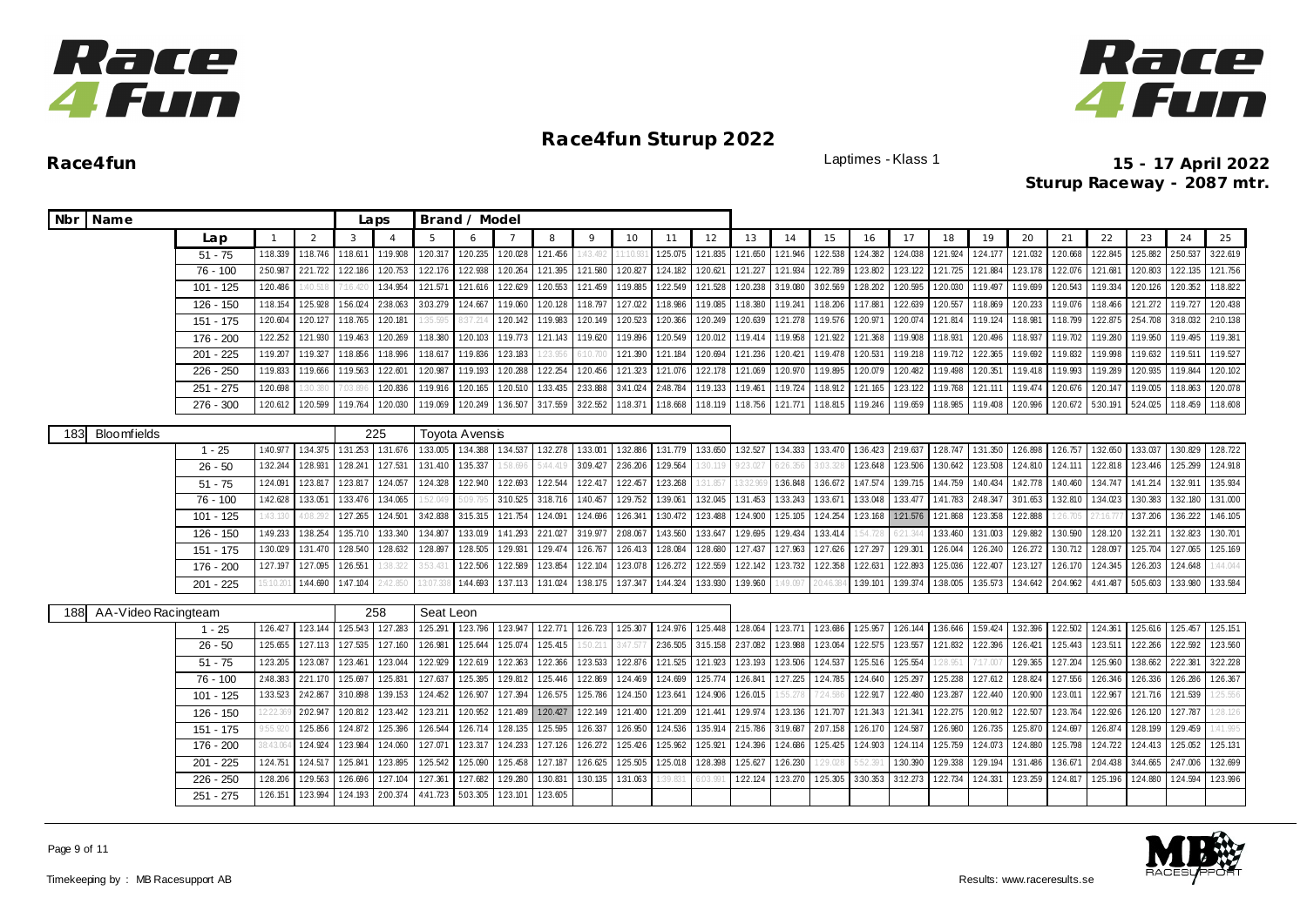



|     | Nbr Name            |                       |              |          |          | Laps           |                       | Brand / Model   |          |          |          |          |                   |          |          |          |          |          |          |          |                  |                 |          |          |                 |          |          |
|-----|---------------------|-----------------------|--------------|----------|----------|----------------|-----------------------|-----------------|----------|----------|----------|----------|-------------------|----------|----------|----------|----------|----------|----------|----------|------------------|-----------------|----------|----------|-----------------|----------|----------|
|     |                     | Lap                   | $\mathbf{1}$ | 2        | 3        | $\overline{4}$ |                       | 6               |          | 8        | 9        | 10       | 11                | 12       | 13       | 14       | 15       | 16       | 17       | 18       | 19               | 20              | 21       | 22       | 23              | 24       | 25       |
| 190 | <b>BBR</b>          |                       |              |          |          | 284            | Audi $\overline{T}$   |                 |          |          |          |          |                   |          |          |          |          |          |          |          |                  |                 |          |          |                 |          |          |
|     |                     | $1 - 25$              | 129.959      | 121.77   | 123.276  | 1:26.506       | 1:20.289              | 121.966         | 120.533  | 1:22.440 | 1:23.450 | 123.546  | 122.630           | 1:22.120 | 1:19.761 | 1:22.061 | 1:21.038 | 122.913  | 122.202  | 122.976  | 2:30.692         | 123.393         | 1:19.940 | 1:21.099 | 1:21.374        | 123.224  | 125.117  |
|     |                     | $26 - 50$             | 1:21.192     | 1:23.943 | 1:20.443 | 1:19.515       | 1:22.228              | 1:21.336        | 1:24.708 | 1:23.243 | 1:22.298 | 1:34.719 | 3:02.890          | 3.08.948 | 3:07.762 | 2:35.356 | 1:21.684 | 1:22.026 | 1:21.039 | 1:22.888 | 1:22.852         | 1:23.669        | 1:24.048 | 22.167   | 52.             | 1:38.180 | 1:39.307 |
|     |                     | $51 - 75$             | 1:32.613     | 1:32.809 | 1:32.610 | 1:31.005       | 1:30.417              | 1:26.255        | 128.765  | 126.371  | 126.743  | 127.577  | 128.173           | 1:30.439 | 127.739  | 128.736  | 1:33.326 | 129.927  | 1:28.963 | 126.900  | 1:26.781         | 125.804         | 1:24.244 | 1:23.794 | 1:32.546        | 322.283  | 3:24.154 |
|     |                     | 76 - 100              | 2:56.321     | 2:21.857 | 123.763  | 123.022        | 1:24.919              | 1:25.199        | 124.573  | 1:25.049 | 125.498  | 1:25.033 | 125.006           | 1:24.060 | 124.391  | 24.416   | 5:21.0   | 1:44.204 | 3:11.978 | 3:18.164 | 1:40.112         | 1:29.081        | 127.471  | 1:25.353 | 124.634         | 125.696  | 121.943  |
|     |                     | $101 - 125$           | 1:23.518     | 121.279  | 121.913  | 1:33.866       | 2:49.689              | 2:58.725        | 1:31.025 | 1:24.007 | 1:22.046 | 121.614  | 1:34.098          | 1:23.658 | 125.171  | 1:21.900 | 1:20.778 | 121.347  | 124.518  | 1:35.654 | 3:16.021         | 3:06.709        | 1:24.369 | 1:22.593 | 126.112         | 126.096  | 1:22.619 |
|     |                     | $126 - 150$           | 1:22.075     | 125.70   | 4:18.475 | 1:19.058       | 121.424               | 1:20.547        | 121.055  | 1:23.038 | 1:26.429 | 1:22.728 | 1:20.524          | 1:20.266 | 1:19.147 | 121.335  | 122.892  | 1:21.184 | 1:19.811 | 1:19.808 | 1:19.495         | 1:19.933        | 1:22.479 | 122.022  | 124.218         | 123.610  | 122.457  |
|     |                     | 151 - 175             | 1:23.693     | 1:19.018 | 1:20.038 | 1:21.055       | 1:24.418              | 1:20.709        | 1:19.257 | 1:20.821 | 125.683  | 124.282  | 126.219           | 1:24.929 | 124.238  | 29.462   | 0:01     | 1:29.386 | 128.923  | 1:27.184 | 1:27.585         | 1:27.400        | 1:33.115 | 1:27.058 | 1:26.189        | 1:25.095 | 124.570  |
|     |                     | 176 - 200             | 124.195      | 127.67   | 126.038  | 1:28.579       | 1:29.887              | 1:25.863        | 1:26.517 | 1:25.475 | 124.664  | 1:24.374 | 1:25.401          | 1:26.418 | 1:25.197 | 1:25.111 | 1:24.324 | 1:26.406 | 1:25.877 | 1:25.419 | 123.62           | 123.671         | 1:23.300 | 1:22.903 | 1:22.173        | 1:24.066 | 1:25.511 |
|     |                     | $201 - 225$           | 1:23.944     | 1:22.925 | 1:22.824 | 123.089        | 123.734               | 1:24.002        | 123.173  | 1:22.683 | 1:22.260 | 1:22.720 | 123.543           | 1:24.349 | 123.417  | 1:27.949 | 1:24.499 | 123.524  | 1:21.99  | 4:20.392 | 120.616 120.695  |                 | 1:20.182 | 121.144  | 1:19.794        | 125.745  | 1:18.769 |
|     |                     | $226 - 250$           | 1:19.325     | 1:21.595 | 1:21.519 | 1:20.466       | 1:20.120              | 121.362         | 22.220   | 928.17   | 1:19.871 | 1:19.869 | 1:20.379          | 1:22.874 | 1:21.331 | 1:18.263 | 1:19.214 | 1:19.425 | 1:20.927 | 1:42.547 | 2:54.019         | 27.973          | 1:18.84  | 1:19.797 | 1:19.852        | 1:20.280 | 1:22.542 |
|     |                     | $251 - 275$           | 1:22.647     | 1:20.438 | 1:25.534 | 1:20.983       | 1:20.317              | 1:19.315        | 1:20.471 | 1:19.871 | 1:19.812 | 1:20.836 | 1:20.253          | 1:19.918 | 1:19.827 | 1:20.550 | 1:22.149 | 1:32.175 | 3:22.045 | 3:17.397 | 121.440 122.113  |                 | 1:20.963 | 1:19.317 | 1:20.653        | 1:20.452 | 1:27.802 |
|     |                     | $276 - 300$           | 1:23.499     | 1:20.585 | 1:20.885 | 120.367        | 1:32.731              | 5:25.567        | 5.09.296 | 1:26.967 | 1:24.455 |          |                   |          |          |          |          |          |          |          |                  |                 |          |          |                 |          |          |
| 192 | <b>Tofta Racing</b> |                       |              |          |          | 247            | Volvo V40             |                 |          |          |          |          |                   |          |          |          |          |          |          |          |                  |                 |          |          |                 |          |          |
|     |                     | $1 - 25$              | 1:42.537     | 1:38.966 | 1:36.161 | 1:34.453       | 1:34.800              | 1:36.252        | 1:37.006 | 1:35.614 | 1:36.055 | 1:35.372 | 1:35.559          | 1:37.347 | 1:34.203 | 1:35.597 | 1:36.381 | 1:37.123 | 1:58.462 | 1:36.556 | 1:33.940         | 1:36.214        | 1:34.894 | 1:34.727 | 1:32.791        | 1:33.457 | 1:34.287 |
|     |                     | $26 - 50$             | 1:34.442     | 1:34.018 | 1:35.450 | 1:33.100       | 1:33.997              | 1:45.927        | 2:40.436 | 3:08.450 | 3:02.882 | 3:48.297 | 1:25.810          | 1:25.250 | 1:24.989 | 1:26.446 | 1:24.791 | 1:25.815 | 124.344  | 125.272  | 126.270          | 1:32.774        | 1:27.324 | 1:28.781 | 123.244 124.767 |          | 124.756  |
|     |                     | $51 - 75$             | 1:25.602     | 1:26.872 | 1:25.945 | 1:25.273       | 1:24.581              | 1:25.420        | 124.436  | 1:26.659 | 124.533  | 1:27.017 | 1:26.350          | 1:26.052 | 1:26.397 | 1:26.650 | 125.016  | 1:24.318 | 1:25.830 | 1:25.007 | 1:25.041         | 1:25.026        | 1:24.966 | 1:33.462 | (13.89)         |          | 2:50.223 |
|     |                     | 76 - 100              | 2:17.195     | 1:30.974 | 1:26.581 | 1:29.338       | 1:27.943              | 1:27.243        | 127.334  | 1:28.032 | 1:25.825 | 1:25.350 | 1:26.572          | 1:24.987 | 1:29.460 | 1:29.293 | : 14.091 | :42.2    | 3:17.189 | 1:41.323 | 3:00.329         | 1:27.001        | 1:27.81  | 1:28.014 | 1:29.024        | 127.774  | 1:25.978 |
|     |                     | 101 - 125             | 26.752       | 2:25.    | 1:30.244 | 1:26.908       | 1:26.272              | 127.387         | 1:27.796 | 1:26.348 | 1:30.539 | 1:56.295 | 2:36.088          | 3:05.914 | 1:26.084 | 1:27.424 | 1:27.424 | 1:25.715 | 126.297  | 1:29.149 | 1:29.971         | 1:27.931        | 1:29.162 | 1:29.163 | 2:54.747        | 1:27.025 | 1:26.417 |
|     |                     | $126 - 150$           | 1:25.170     | 126.622  | 31.34    | 1.08.3         | 1:40.91               | 1:40.754        | 1:40.219 | 1:39.500 | 1:38.429 | 1:38.429 | 1:37.201          | 1:36.334 | 1:36.334 | 1:36.574 | 1:36.677 | 1:36.164 | 1:37.183 | 1:38.199 | 1:37.095         | 1:36.942        | 1:35.972 | 52.80    | 2:01.9          | 2:06.722 | 1:36.764 |
|     |                     | 151 - 175             | 1:35.088     | 1:35.557 | 1:37.966 | 1:36.297       | 1:37.051              | 1:35.187        | 134.777  | 1:37.139 |          | 3:53.15  | 1:29.132          | 1:26.394 | 1:27.109 | 1:26.711 | 1:26.172 | 1:25.698 | 1:26.913 | 1:27.912 | 1:30.313         | 34.92           | 3:56.8   | 1:30.913 | 1:28.156        | 126.842  | 126.875  |
|     |                     | 176 - 200             | 1:29.721     | 1:28.709 | 1:29.788 | 1:29.669       | 37.731                | 2:37.3          | 1:32.008 | 1:28.066 | 1:28.997 | 1:28.776 | 126.772           | 1:27.584 | 1:26.527 | 1:26.898 | 1:27.533 | 1:27.651 | 1:28.806 | 1:28.577 |                  | 127.675 126.976 | 1:26.706 | 1:26.332 | 127.473         | 1:29.194 | 1:26.149 |
|     |                     | $201 - 225$           | 125.573      | 1:25.034 | 1:25.065 | 1:26.255       | 1:25.967              | 125.915         | 125.446  | 125.316  | 1:26.320 | 126.010  | 126.171           | 126.775  | 1:45.960 | :35.183  | 1:40.9   | 2:07.568 | 1:29.241 | 129.067  | 1:29.933         | 1:34.189        | 1:32.120 | 129.715  | 132.222         | 1:26.423 | 1:32.664 |
|     |                     | 226 - 250             | 1:27.601     | 1:31.476 | 1:29.385 | 128.676        | 128.677               | 128.007         | 1:26.478 | 125.397  | 127.192  | 1:30.131 | 3:16.828 3:13.989 |          | 1:25.618 | 1:29.809 | 125.472  | 126.333  | 1:26.142 | 1:41.513 | 12:37.4          | 5:09.930        | 1:29.132 | 1:27.617 |                 |          |          |
|     |                     |                       |              |          |          |                |                       |                 |          |          |          |          |                   |          |          |          |          |          |          |          |                  |                 |          |          |                 |          |          |
| 193 | <b>SERT</b>         |                       | 1:35.307     | 126.933  | 1:27.263 | 275<br>124.722 | Volvo S40<br>1:24.483 | 1:22.823        | 123.867  | 123.174  | 1:22.523 | 1:22.649 | 122.063           | 122.626  | 1:24.043 | 1:24.547 | 123.059  | 123.019  | 123.508  | 1:30.554 | 2.06.086 124.906 |                 | 122.245  | 1:22.338 | 1:22.529        | 122.098  | 1:22.356 |
|     |                     | $1 - 25$<br>$26 - 50$ | 1:21.727     | 1:22.360 | 1:23.661 | 1:22.450       | 122.054               | 121.462         | 1:21.865 | 1:24.337 | 1:23.879 | :48.429  | 5:54.055          | 3:14.838 | 2:38.415 | 1:27.308 | 126.434  | 1:24.498 | 123.879  | 1:23.195 | 122.771 124.117  |                 | 122.744  | 1:25.999 | 125.033         | 124.822  | 1:24.799 |
|     |                     | $51 - 75$             | 1:22.979     | 1:26.014 | 1:26.260 | 30.450         | 9:21.305              | 122.909         | 126.437  | 125.242  | 125.866  | 1:24.530 | 124.844           | 124.759  | 1:22.551 | 1:24.673 | 1:25.164 | 1:25.799 | 125.554  | 124.316  | 1:28.395         | 5:28.174        | 322.656  | 2:49.496 | 2:22.029        | 126.846  | 126.141  |
|     |                     | 76 - 100              | 1:26.139     | 1:26.929 | 1:26.508 | 126.691        | 1:25.058              | 1:24.806        | 124.579  | 1:25.342 | 125.953  | 126.580  | 123.913           | 123.984  | 123.776  | 124.196  | 123.875  | 125.168  | 124.296  | 124.720  | 123.948 124.565  |                 | 1:24.864 | 1:34.603 | 2:55.45         | 1:22.526 | 1:37.216 |
|     |                     | $101 - 125$           | 1:24.095     | 1:22.868 | 123.066  | 1:23.618       | 1:24.617              | 121.764 124.141 |          | 1:24.273 | 1:22.778 | 3.08.702 | 3:01.562          | 1:28.646 | 1:21.092 | 1:22.015 | 121.681  | 1:22.252 | 1:21.882 | 121.237  | 122.460          | 124.057         | 1:22.875 | 122.198  | 1:24.936        | 25.896   | 6:13.172 |
|     |                     | 126 - 150             | 1:22.552     | 121.62   | 123.776  | 124.163        | 1:22.784              | 25.78           |          | 1:23.561 | 1:24.533 | 1:25.710 | 1:25.022          | 1:23.810 | 1:26.669 | 1:27.394 | 126.229  | 1:27.650 | 1:25.602 | 1:25.773 | 1:22.690         | 124.317         | 1:23.560 | 1:25.840 | 1:24.054        | 123.892  | 1:24.524 |
|     |                     | 151 - 175             | 1:24.881     | 1:25.348 | 124.337  | 124.912        | 1:25.954              | 1:25.258        | 1:25.054 | 1:28.590 | 1:23.405 | 1:25.162 | 1:24.411          | 123.541  | 1:26.735 | 1:28.822 | 1:48.91  |          | 2:03.943 | 1:27.531 | 125.746 126.169  |                 | 1:23.418 | 1:24.268 | 123.754         | 124.738  | 124.220  |
|     |                     |                       |              |          |          |                |                       |                 |          |          |          |          |                   |          |          |          |          |          |          |          |                  |                 |          |          |                 |          |          |